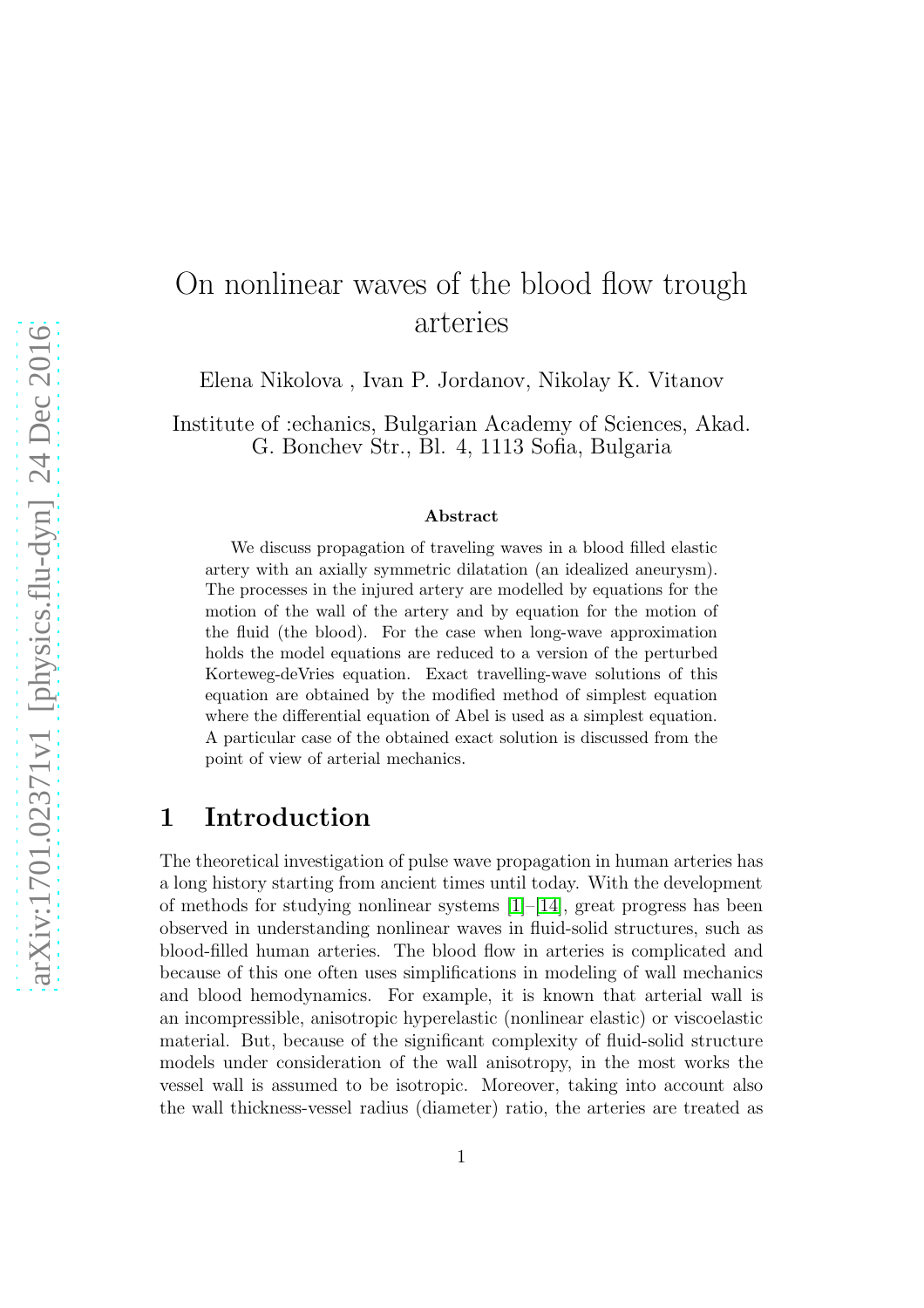straight incompressible, thick viscoelastic [\[15\]](#page-14-1),[\[16\]](#page-14-2) or elastic tubes [\[17\]](#page-14-3), as well as thin elastic [\[18\]](#page-15-0)–[\[20\]](#page-15-1) or viscoelastic tubes [\[21\]](#page-15-2),[\[22\]](#page-15-3). Usually the arteries are modelled by circularly cylindrical long tubes with a constant cross-section. On the other hand, although the blood is known to be an incompressible non-Newtonian fluid, in many studies (including the papers cited above), it was modeled as an incompressible inviscid fluid. In the above-mentioned papers, propagation of weakly nonlinear waves in the long-wave approximation is studied by employing different perturbation techniques. In dependence on the balance between nonlinearity and dispersion or dissipation, Korteweg-de Vries, Burgers and Korteweg-de Vries-Burgers type equations are derived as model equations. Shock or solitary type waves are obtained as solutions of the model equations dependending on the kind of model equation.

Over the past decade, however, the scientific efforts have been concentrated on theoretical investigations of nonlinear wave propagation in an artery with a variable radius through the blood. Clearing how local imperfections appeared in an artery can disturb the blood flow can help in predicting the nature and main features of various cardiovascular diseases, such as stenoses and aneurysms. In order to examine propagation of nonlinear waves in a stenosed artery, Tay and co-authors treated the artery as a homogeneous, isotropic and thin-walled elastic tube with an axially symmetric stenosis. The blood was modeled as an incompressible inviscid fluid [\[23\]](#page-15-4), Newtonian fluid with constant viscosity [\[24\]](#page-15-5), and Newtonian fluid with variable viscosity [\[25\]](#page-15-6). Using a specific perturbation method, in a long-wave approximation the authors obtained the forced KdV equation with variable coefficients [\[23\]](#page-15-4), forced perturbed KdV equation with variable coefficients [\[24\]](#page-15-5), and forced KdVB equation with variable coefficients as evolution equations [\[25\]](#page-15-6). The same theoretical frame was used in [\[26\]](#page-15-7), [\[27\]](#page-15-8) to examine nonlinear wave propagation in an artery with a local dilataion (an idealized aneurysm). Considering the dilated artery as a long inhomogeneous prestretched thin elastic tube with a local imperfection (presented at large by a unspecified function  $f(z)$ , and the blood as an incompressible inviscid fluid the authors reached again the forced KdV equation with variable coefficients. Apart from solitary propagation waves in such a system, in [\[27\]](#page-15-8), possibility of periodic waves was discussed at appropriate initial conditions. Motivated by investigations in  $[23]-[27]$  $[23]-[27]$ , the main goal of this paper is to investigate effects of a particular arterial geometry and the blood characteristics on the propagation of nonlinear waves through an injured artery. For that purpose, we use a reductive perturbation method to obtain the nonlinear evolution equation. Exact solution of this equation is obtained by using the modified method of simplest equation. Recently, this method has been widely used to obtain general and particular solutions of economic, biological and physical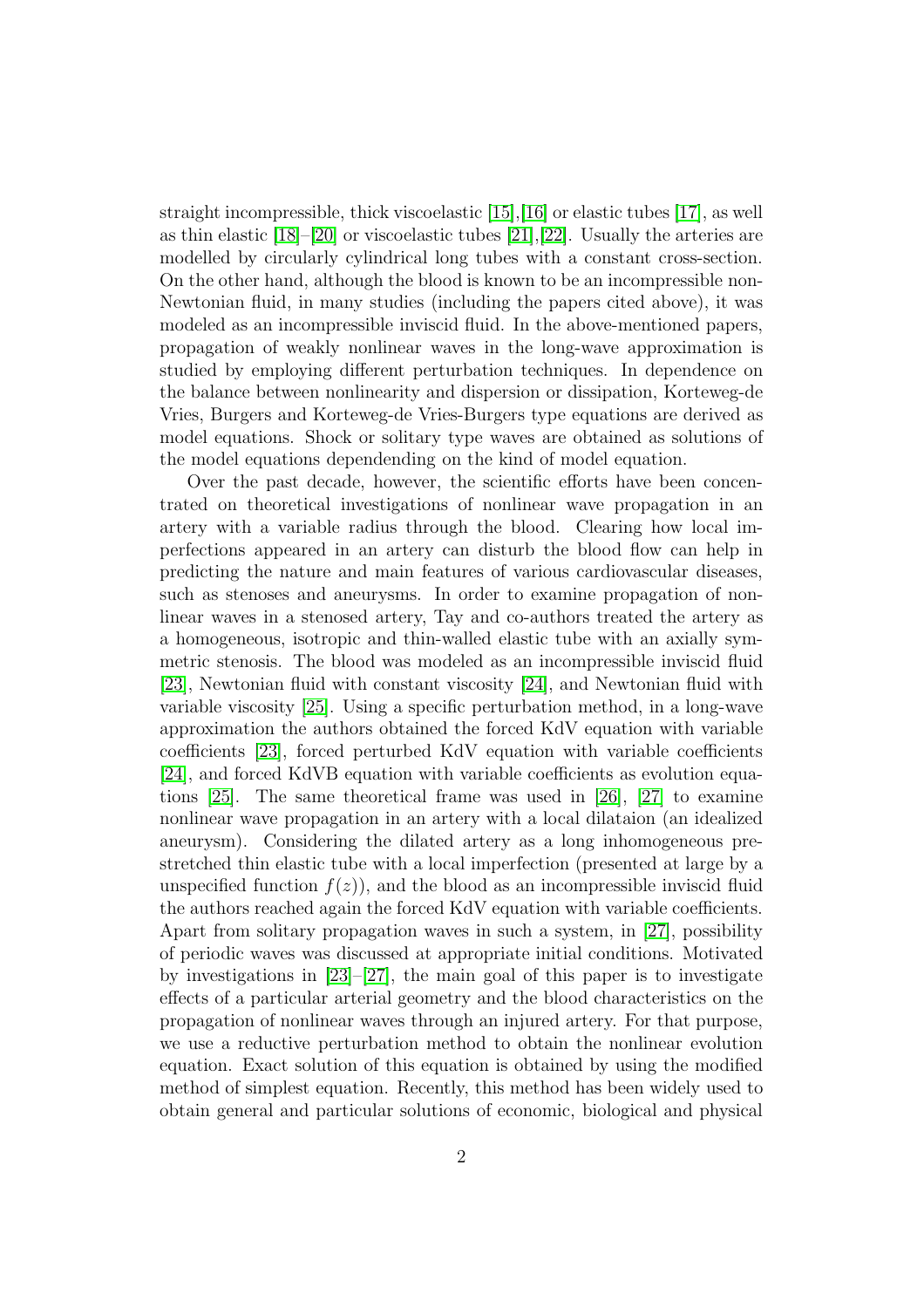models, represented by partial differential equations.

The paper is organized as follows. A brief description about the derivation of equations governing the blood flow trough a dilated artery will be presented in Sec. 2 and Sec. 3. In Sec. 4, a travelling wave solution of the evolution equation will be obtained. Numerical simulations of the solutions and main conclusions based on the obtained results will be summarized in Sec. 5 of the paper.

## 2 Formulation of the equations for the tube and the fluid

In order to derive the model of a blood-filled artery with an aneurysm we have to consider two types equations which represent (i) the motion of the arterial wall and (ii) the motion of the blood. To model such a medium we shall treat the artery as a thin-walled incompressible prestretched hyperelastic tube with a localized axially symmetric dilatation. We shall assume the blood to be an incompressible viscous fluid. A brief formulation of the above–mentioned equations follows in the next two subsections.

#### 2.1 Equation of the wall

It is well-known, that for a healthy human, the systolic pressure is about 120 mm Hg and the diastolic pressure is 80 mm Hg. Thus, the arteries are initially subjected to a mean pressure, which is about 100 mm Hg. Moreover, the elastic arteries are initially prestretched in an axial direction. This feature minimizes its axial deformations during the pressure cycle. For example, experimental studies declare that the longitudinal motion of arteries is very small [\[28\]](#page-15-9), and it is due mainly to strong vascular tethering and partly to the predominantly circumferential orientation of the elastin and collagen fibers. Taking into account these observations, and following the methodology applied in [\[23\]](#page-15-4)–[\[26\]](#page-15-7), we consider the artery as a circularly cylindrical tube with radius  $R_0$ , assuming that such a tube is subjected to an initial axial stretch  $\lambda_z$  and a uniform inner pressure  $P_0^*$  $\mathcal{O}_0^*(Z)$ . Under the action of such a variable pressure the position vector of a generic point on the tube can be described by

$$
\underline{r_0} = [r_0 + f^*(z^*)]e_r + z^*e_z, \ z^* = \lambda_z Z^* \tag{1}
$$

where  $e_r$  and  $e_z$  are the unit basic vectors in the cylindrical polar coordinates,  $r_0$  is the deformed radius at the origin of the coordinate system,  $Z^*$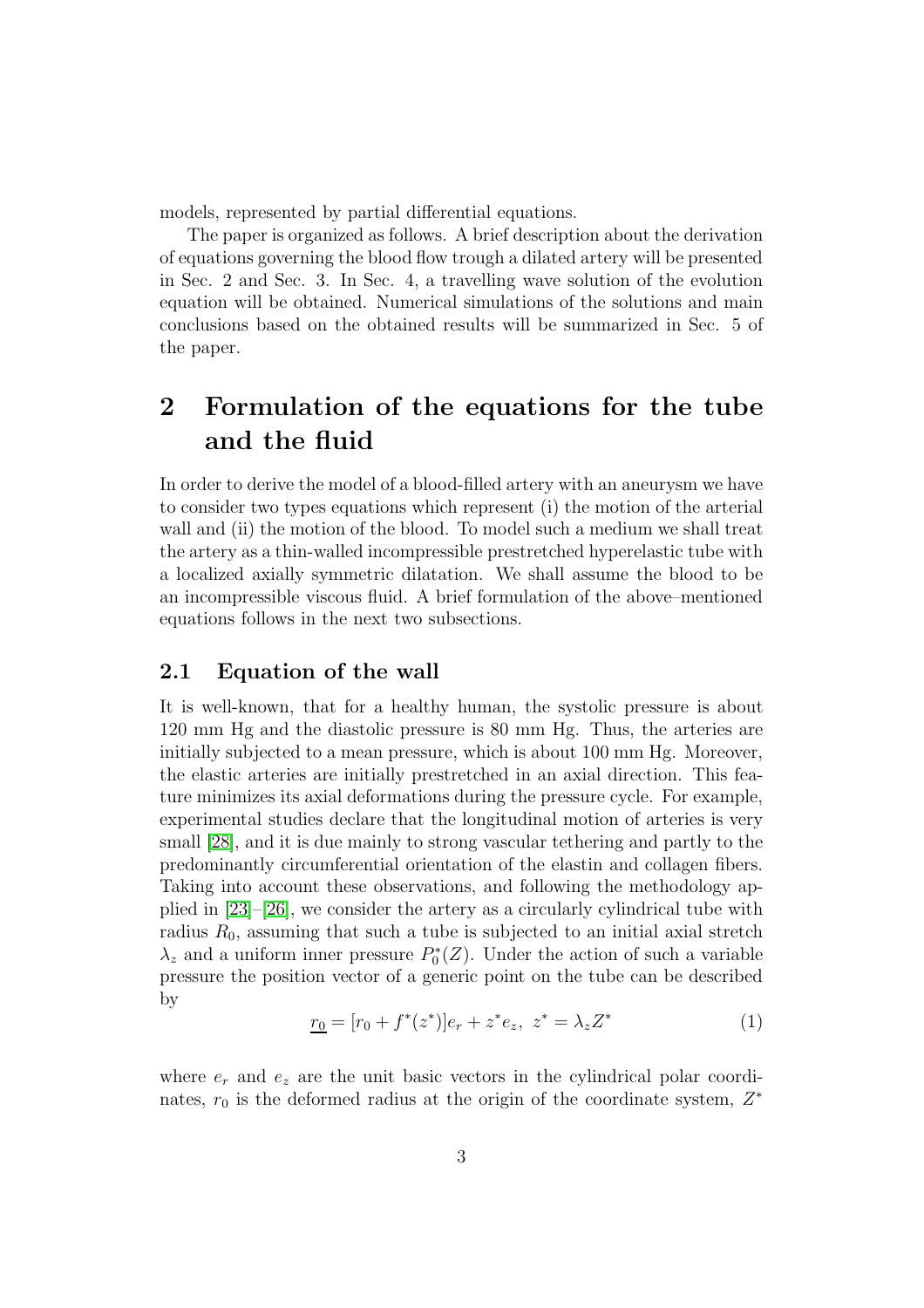is axial coordinate before the deformation,  $z^*$  is the axial coordinate after static deformation and  $f^*(z^*)$  is a function describing the dilatation geometry. In the literature, several analytical forms of idealized (axially symmetric) aneurysms exist [\[29\]](#page-16-0),[\[30\]](#page-16-1). However, we shall specify the concrete form of  $f^*(z^*)$  later. Upon the initial static deformation, we shall superimpose only a dynamical radial displacement  $u^*(z^*, t^*)$ , neglecting the contribution of axial displacement because of the experimental observations, given above. Then, the position vector  $r$  of a generic point on the tube can be expressed by

$$
\underline{r} = [r_0 + f^*(z^*) + u^*]e_r + z^*e_z \tag{2}
$$

The arc-lengths along meridional and circumferential curves respectively, are:

$$
ds_z = [1 + (f^* + \frac{\partial u^*}{\partial z^*})^2]^{1/2} dz^*, \ ds_\theta = [r_0 + f^* + u^*] d\theta \tag{3}
$$

In this way, the stretch ratios in the longitudinal and circumferential directions in final configuration are presented by

$$
\lambda_1 = \lambda_z \Lambda, \ \lambda_2 = \frac{1}{R_0} (r_0 + f^* + u^*)
$$
\n<sup>(4)</sup>

where

$$
\Lambda = [1 + (f^{*'} + \frac{\partial u^*}{\partial z^*})^2]^{1/2}
$$
\n(5)

The notation '' denotes the differentiation of  $f^*$  with respect to  $z^*$ . Then, the unit tangent vector  $t$  along the deformed meridional curve and the unit exterior normal vector  $n$  to the deformed tube are expressed by

$$
t = \frac{(f^{\ast\prime} + \frac{\partial u^{\ast}}{\partial z^{\ast}})e_r + e_z}{\Lambda}, \ \ n = \frac{e_r - (f^{\ast\prime} + \frac{\partial u^{\ast}}{\partial z^{\ast}})e_z}{\Lambda}
$$
(6)

According to the assumption made about material incompressibility the following restriction holds:

$$
h = \frac{H}{\lambda_1 \lambda_2} \tag{7}
$$

where  $H$  and  $h$  are the wall thicknesses before and after deformation, respectively. The force, which acts on a small tube element placed between the planes  $z^* = const, z^* + dz^* = const, \theta = const$  and  $\theta + d\theta = const$ , and thereby determines its motion can be expressed in the following manner:

$$
F_r = -T_2 \Lambda + \frac{\partial}{\partial z^*} \left\{ \frac{(r_0 + f^* + u^*)(f^{*\prime} + \partial u^*/\partial z^*) T_1}{\Lambda} \right\} + P_r^*(r_0 + f^* + u^*) \Lambda
$$
 (8)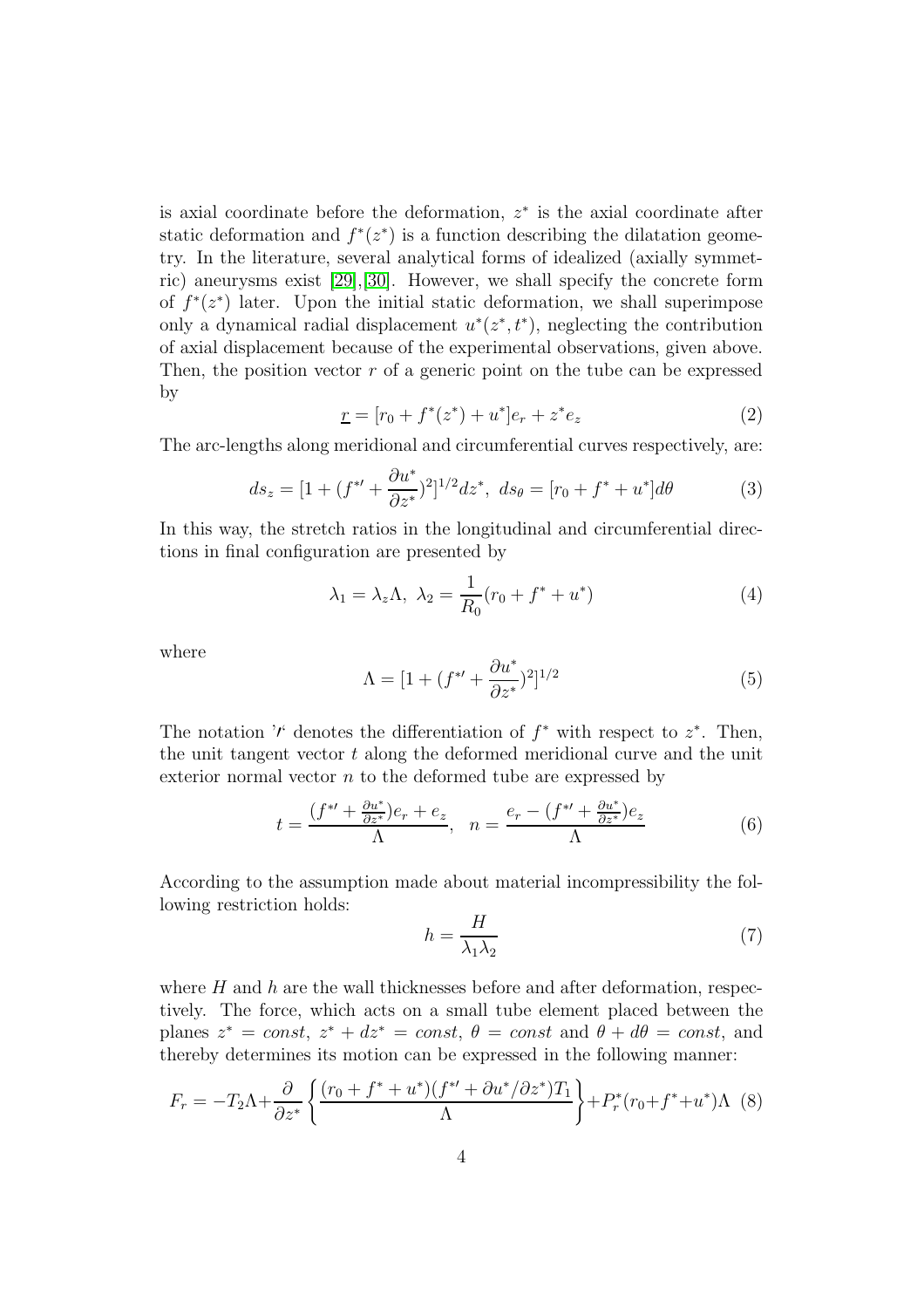where  $P_r^*$  $r^*$  is the fluid reaction force, which shall be specified later, and  $T_1$ and  $T_2$  are the tensions in longitudinal and circumferential directions, respectively. For hyperelastic materials, the corresponding tensions have the form:

$$
T_1 = \frac{\mu H}{\lambda_2} \frac{\partial \Pi}{\partial \lambda_1}, \ T_2 = \frac{\mu H}{\lambda_1} \frac{\partial \Pi}{\partial \lambda_2} \tag{9}
$$

where  $\Pi$  is the strain energy density function of wall material and  $\mu^*$  is the material shear modulus. Although the elastic properties of an injured wall section differ from those of the healthy part, here, we assume that the wall is homogeneous, i.e.  $\mu^*$  is a constant through the axis z. Finally, according to the second Newton's law, the equation of radial motion of a small tube element placed between the planes  $z^* = const, z^* + dz^* = const, \theta = const$ and  $\theta + d\theta = const$  obtains the form:

$$
-\frac{\mu}{\lambda_z} \frac{\partial \Pi}{\partial \lambda_2} + \mu R_0 \frac{\partial}{\partial z^*} \left\{ \frac{(f^{*\prime} + \partial u^*/\partial z^*)}{\Lambda} \frac{\partial \Pi}{\partial \lambda_1} \right\} + \frac{P_r^*}{H} (r_0 + f^* + u^*) \Lambda = \rho_0 \frac{R_0}{\lambda_z} \frac{\partial^2 u^*}{\partial t^{*2}}
$$
(10)

where  $\rho_0$  is the mass density of the tube material.

#### 2.2 Equation of the fluid

Experimental studies over many years demonstrated that blood behaves as an incompressible non-Newtonian fluid because it consists of a suspension of cell formed elements in a liquid well-known as blood plasma. However, in the larger arteries (with a vessel radius larger than 1 mm) it is plausible to assume that the blood has an approximately constant viscosity, because the vessel diameters are essentially larger than the individual cell diameters. Thus, in such vessels the non-Newtonian behavior becomes insignificant and the blood can be considered as a Newtonian fluid. Then, analogically to [\[24\]](#page-15-5) we present the axially symmetric motion of blood in polar coordinates as follows

<span id="page-4-0"></span>
$$
\frac{\partial V_r^*}{\partial t^*} + V_r^* \frac{\partial V_r^*}{\partial r} + V_z^* \frac{\partial V_r^*}{\partial z^*} + \frac{1}{\rho_f} \frac{\partial \overline{P}}{\partial r} - \frac{\mu_f}{\rho_f} \left( \frac{\partial^2 V_r^*}{\partial r^2} + \frac{1}{r} \frac{\partial V_r^*}{\partial r} - \frac{V_r^*}{r^2} + \frac{\partial^2 V_r^*}{\partial z^{*2}} \right) = 0 \tag{11}
$$

$$
\frac{\partial V_z^*}{\partial t^*} + V_r^* \frac{\partial V_z^*}{\partial r} + V_z^* \frac{\partial V_z^*}{\partial z^*} + \frac{1}{\rho_f} \frac{\partial \overline{P}}{\partial z^*} - \frac{\mu_f}{\rho_f} \left( \frac{\partial^2 V_z^*}{\partial r^2} + \frac{1}{r} \frac{\partial V_z^*}{\partial r} + \frac{\partial^2 V_r^*}{\partial z^{*2}} \right) = 0 \tag{12}
$$

<span id="page-4-1"></span>
$$
\frac{\partial V_r^*}{\partial r} + \frac{V_r^*}{r} + \frac{\partial V_z^*}{\partial z^*} = 0
$$
\n(13)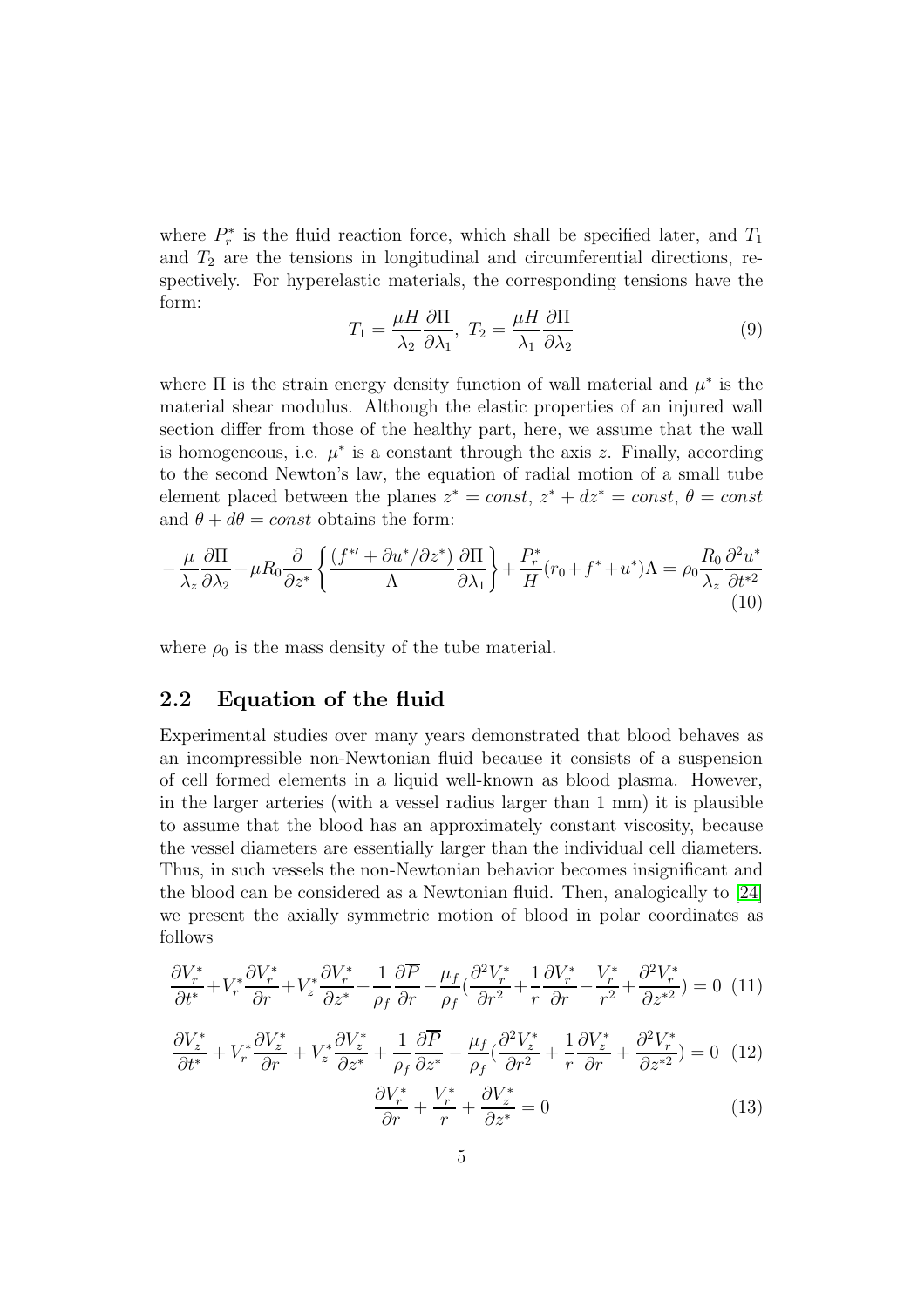where  $V_r^*$  $r^*$ ,  $V_z^*$  $z^*$  are the radial and the axial velocity components, respectively,  $\rho_f$  is the fluid mass density,  $\overline{P}$  is the pressure function, and  $\mu_f$  is the viscosity of the fluid. These field equations have to satisfy the following boundary conditions:

$$
V_r^* \mid_{r=r_f} = \frac{\partial u^*}{\partial t^*}, \ \overline{P} \mid_{r=r_f} = P_r^* \tag{14}
$$

Next, we use so called 'hydraulic approximation', and we apply an averaging procedure with respect to the cross-sectional area to Eqs  $(11)$ – $(13)$ . Then, we have

$$
\frac{\partial A^*}{\partial t^*} + \frac{\partial}{\partial z^*} (A^* \omega^*) = 0 \tag{15}
$$

<span id="page-5-0"></span>
$$
\frac{\partial \omega^*}{\partial t^*} + \omega^* \frac{\partial \omega^*}{\partial z^*} + \frac{1}{\rho_f} \frac{\partial P^*}{\partial z^*} - \frac{\mu_f}{\rho_f} \left( \frac{\partial^2 \omega^*}{\partial z^{*2}} - \frac{8\omega^*}{r_f^2} \right) = 0 \tag{16}
$$

where  $A^*$  denotes the inner cross-sectional area, i.e.,  $A^* = \pi r_f^2$  as  $r_f =$  $r_0 + f^*(z^*) + u^*$  is the final radius of the tube after deformation,  $\omega^*$  is the averaged axial velocity and  $P^*$  is the averaged pressure of the fluid. We obtain Eq. [\(16\)](#page-5-0) by the help of the relationships

$$
A^*\omega^* = 2\pi \int_0^{r_f} rV_z^* dr, \quad A^* P^* = 2\pi \int_0^{r_f} r\overline{P} dr \tag{17}
$$

Similarly to [\[24\]](#page-15-5), we use the following assumption [\[32\]](#page-16-2)

$$
A(\omega^*)^2 = 2\pi \int_0^{r_f} r V_z^{*2} dr, \quad \frac{2\mu_f}{\rho_f r_f} \frac{\partial V_z^*}{\partial r} \mid_{r=r_f} = -\frac{8\mu_f \omega^*}{\rho_f r_f^2}
$$
(18)

We note, that the above assumption is valid for blood flows through elastic arteries in the cases when the axial flow prevails over the radial one and the amplitude of diameter disturbance (variation) is small in comparison with its steady-state value. We introduce the expression of  $A^*$  into (15), and the following field equation is derived

<span id="page-5-1"></span>
$$
2\frac{\partial u^*}{\partial t^*} + 2\omega^*[f^{*\prime} + \frac{\partial u^*}{\partial z^*}] + [r_0 + f^*(z^*) + u^*]\frac{\partial \omega^*}{\partial z^*} = 0 \tag{19}
$$

Eqs [\(16\)](#page-5-0) and [\(19\)](#page-5-1) give only two relations to determine the unknown variables  $\omega^*$  and  $u^*$  and  $P^*$ . The system can be closed by the following boundary condition:

<span id="page-5-2"></span>
$$
P_r^* = \frac{1}{\Lambda} [P^* - \frac{4\mu_f (f^{*\prime} + \partial u^* / \partial z^*) \omega^*}{r_0 + f^*(z^*) + u^*}]
$$
\n(20)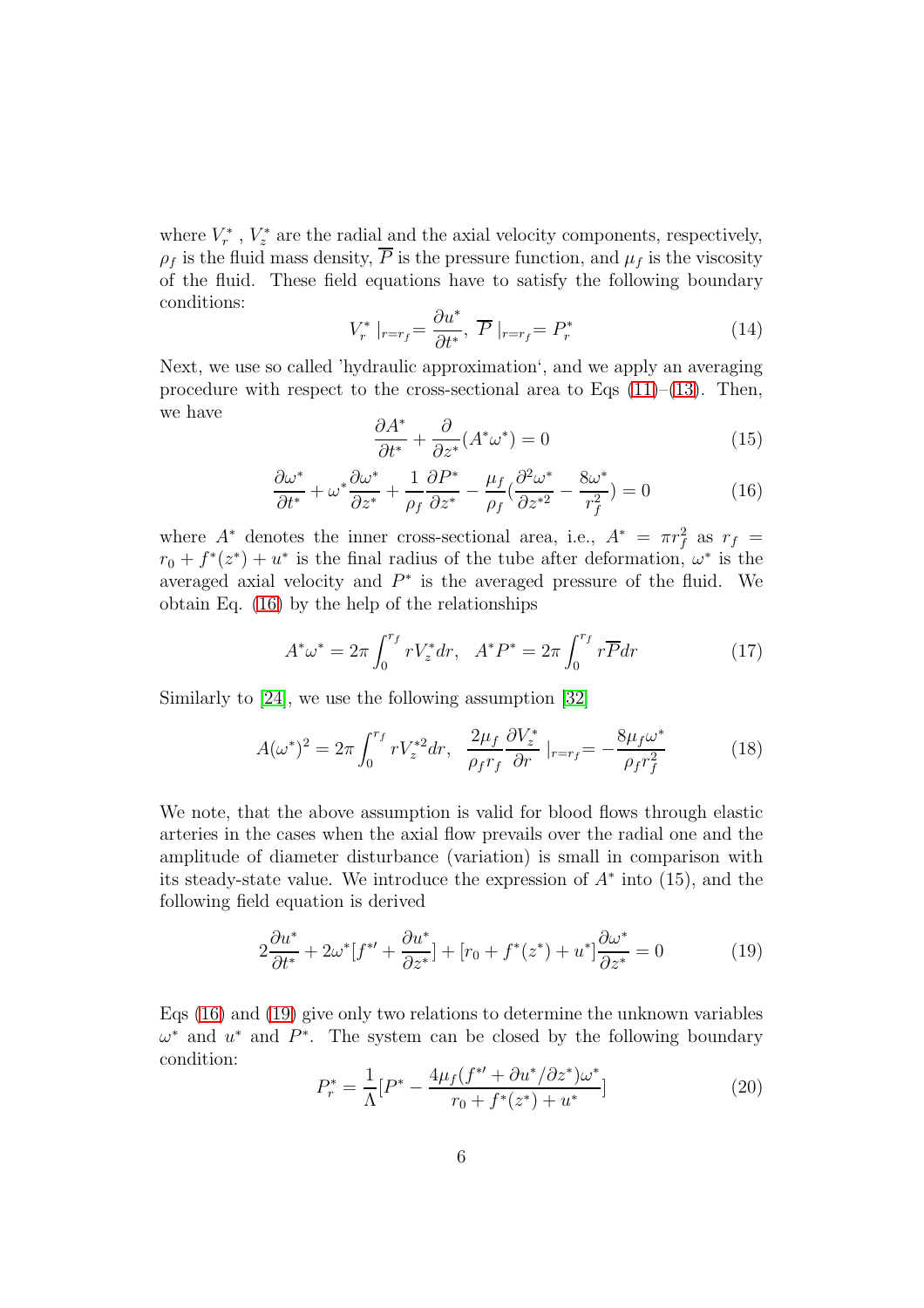Next, we introduce the following non-dimensional quantities:

<span id="page-6-0"></span>
$$
t^* = \left(\frac{R_0}{c_0}\right)t, \quad z^* = R_0 z, \quad u^* = R_0 u, \quad f^* = R_0 f, \quad \omega^* = c_0 \omega, \quad \mu_f = c_0 R_0 \rho_f \nu,
$$

$$
P^* = \rho_f c_0^2 p, \quad r_0 = R_0 \lambda_\theta, \quad c_0^2 = \frac{\alpha H}{\rho_f R_0}, \quad m = \frac{\rho_0 H}{\rho_f R_0}(21)
$$

where  $\lambda_{\theta} = r_0/R_0$  is the initial circumferential stretch ratio, and  $c_0$  is the Moens-Korteweg wave speed. Introducing [\(21\)](#page-6-0) into the equations [\(19\)](#page-5-1), [\(16\)](#page-5-0) and [\(20\)](#page-5-2), the following non-dimensional equations are obtained

<span id="page-6-1"></span>
$$
2\frac{\partial u}{\partial t} + 2\omega[f' + \frac{\partial u}{\partial z}] + [\lambda_{\theta} + f(z) + u]\frac{\partial \omega}{\partial z} = 0
$$
 (22)

$$
\frac{\partial \omega}{\partial t} + \omega \frac{\partial \omega}{\partial z} + \frac{\partial p}{\partial z} - \nu \left[ \frac{\partial^2 \omega}{\partial z^2} - \frac{8\omega}{(\lambda_\theta + f(z) + u)^2} \right] = 0 \tag{23}
$$

<span id="page-6-2"></span>
$$
p = \frac{m}{\lambda_z(\lambda_\theta + f(z) + u)} \frac{\partial^2 u}{\partial t^2} + \frac{1}{\lambda_z(\lambda_\theta + f(z) + u)} \frac{\partial \Pi}{\partial \lambda_2} - \frac{1}{(\lambda_\theta + f(z) + u)} \frac{\partial}{\partial z} \left( \frac{f' + \partial u/\partial z}{\Lambda} \right) \frac{\partial \Pi}{\partial \lambda_1} + \frac{4\nu(f' + \partial(u)/\partial(z))\omega}{\lambda_\theta + f(z) + u} \tag{24}
$$

Eqs [\(22\)](#page-6-1)–[\(24\)](#page-6-2) give sufficient conditions to determine the variables  $u, \omega$  and  $p$ .

# 3 Derivation of the evolution equation in a long–wave approximation

In this section we shall use the long–wave approximation to employ the reductive perturbation method [\[33\]](#page-16-3) for studying the propagation of small-butfinite amplitude waves in a fluid-solid structure system, whose dimensionless governing equations are presented by  $(22)$ – $(24)$ . In the long-wave limit, it is assumed that the variation of radius along the axial coordinate is small compared with the wave length. Because this condition is valid for large arteries, next we shall treat the problem as boundary value problem. We linearize Eqs  $(22)$ – $(24)$ , and search for their harmonic kind solution. As a result, the following dispersion relation is derived

$$
(2 + \frac{mk^2}{\lambda_z})v^2 - \lambda_\theta k^2(\gamma_1 + \gamma_0 k^2) = 0
$$
 (25)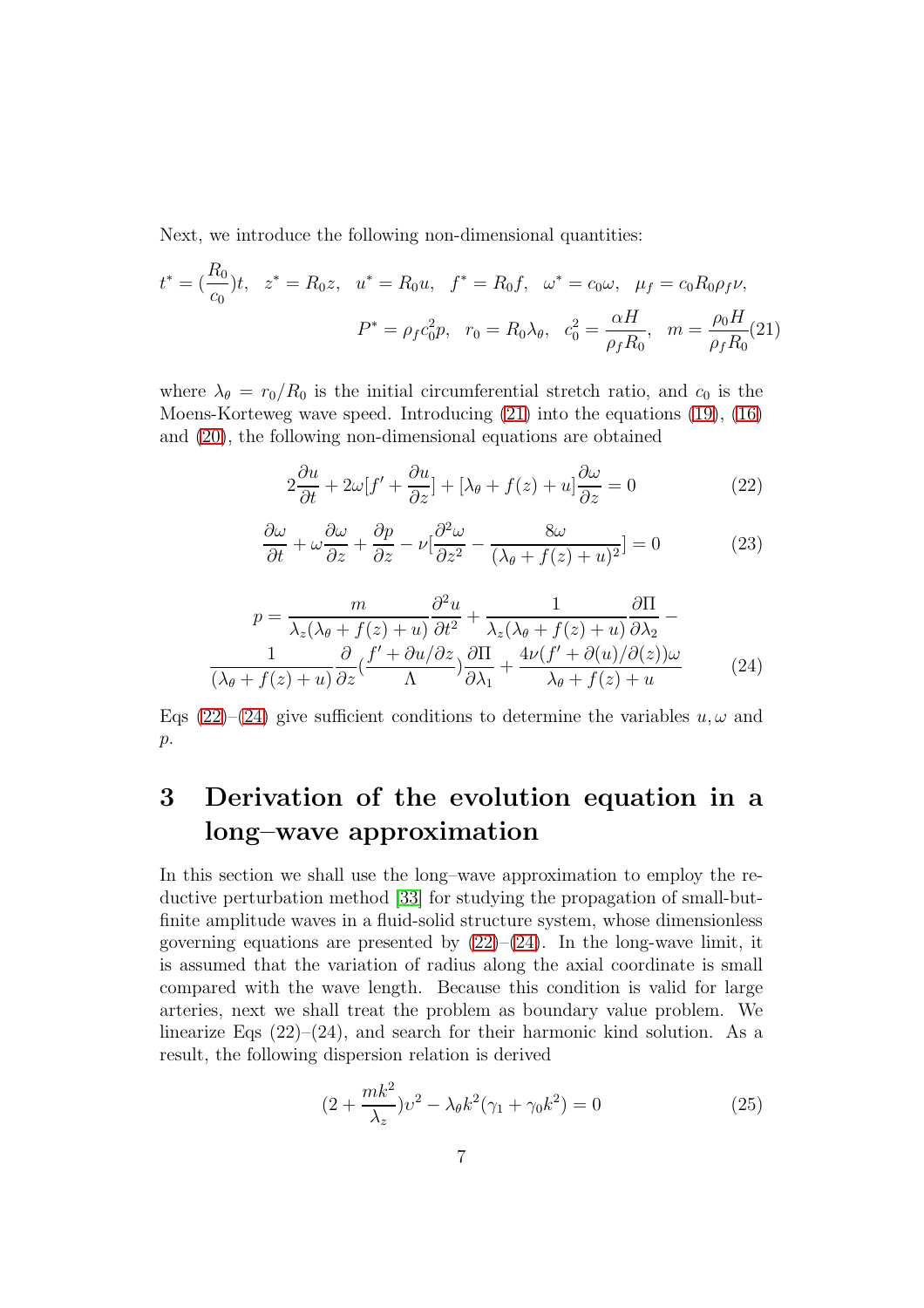where v is the angular frequency, k is the wave number,  $\gamma_0$  and  $\gamma_1$  are some constants, which will be specified bellow. Expanding  $k = k(v)$  into a power series around  $v = 0$ , we obtain

$$
k = d_1 v (1 + d_2 v^2)
$$
 (26)

where

$$
d_1 = \left(\frac{2}{\lambda_\theta \gamma_1}\right)^{1/2}, \ d_2 = \frac{1}{\lambda_\theta \gamma_1} \left(\frac{m}{2\lambda_z} - \frac{\gamma_0}{\gamma_1}\right) \tag{27}
$$

Thus, assuming  $\epsilon = O(v^2)$  for the boundary value problems, it will be appropriate to introduce the following type of stretched coordinates

<span id="page-7-0"></span>
$$
\xi = \epsilon^{1/2}(z - ct), \quad \tau = \epsilon^{3/2}z \tag{28}
$$

where  $\epsilon$  is a small parameter measuring the weakness of nonlinearity and dispersion, and and  $c$  is the scale parameter which will be determined from the solution. Then,  $z = e^{-3/2}\tau$ , and the variables  $u, \omega$  and p are functions of the slow variables  $(\xi, \tau)$  as well as the fast variables  $(z, t)$ . Taking into account the effect of dilatation, the function  $f(z)$  is presented in the form  $f(z) = \epsilon h(\tau)$ . In addition, taking into account the effect of viscosity, the order of viscosity is assumed to be  $O(3/2)$ , i.e.  $\nu = \epsilon^{3/2} \overline{\nu}$ . The last assumption corresponds to the case of laminar flow, which is permissible in modeling the blood flow in large arteries. According to the the long-time limit and reductive perturbation method, we expand the variables, presented in [\(22\)](#page-6-1)– [\(24\)](#page-6-2) into asymptotic series as follows:

$$
u = \epsilon u_1 + \epsilon^2 u_2 + \dots, \ \omega = \epsilon \omega_1 + \epsilon^2 \omega_2 + \dots, \ p = p_0 + \epsilon p_1 + \epsilon^2 p_2 + \dots, \tag{29}
$$

Taking into account these expansions, the other quantities in [\(24\)](#page-6-2) are expanded also in terms of a small parameter  $\epsilon$  in the following manner:

$$
\lambda_1 \cong \lambda_z, \ \lambda_2 = \lambda_\theta + \epsilon (u_1 + h(\tau)) + \epsilon^2 (u_2 + (u_1 + h(\tau))^2) + \dots \tag{30}
$$

<span id="page-7-1"></span>
$$
[\lambda_{\theta} + \epsilon h(\tau) + u]^{-1} = \frac{1}{\lambda_{\theta}} (1 - \frac{(u_1 + h(\tau))}{\lambda_{\theta}} \epsilon + (\frac{u_2}{\lambda_{\theta}} + \frac{(u_1 + h(\tau))^2}{\lambda_{\theta}^2}) \epsilon^2 - ...),
$$
  

$$
\frac{1}{\lambda_{\theta} \lambda_z} \frac{\partial \Pi}{\partial \lambda_z} = \gamma_0, \frac{1}{\lambda_{\theta} \lambda_z} \frac{\partial W}{\partial \lambda_{\theta}} = \beta_0 + \beta_1 (u_1 + h) \epsilon + (\beta_1 u_2 + \beta_2 (u_1 + h)^2) \epsilon^2 + ... (31)
$$

where

$$
\beta_0 = \frac{1}{\lambda_\theta \lambda_z} \frac{\partial \Pi}{\partial \lambda_\theta}, \quad \beta_1 = \frac{1}{\lambda_\theta \lambda_z} \frac{\partial^2 \Pi}{\partial \lambda_\theta^2}, \quad \beta_2 = \frac{1}{2\lambda_\theta \lambda_z} \frac{\partial^3 \Pi}{\partial \lambda_\theta^3}, \tag{32}
$$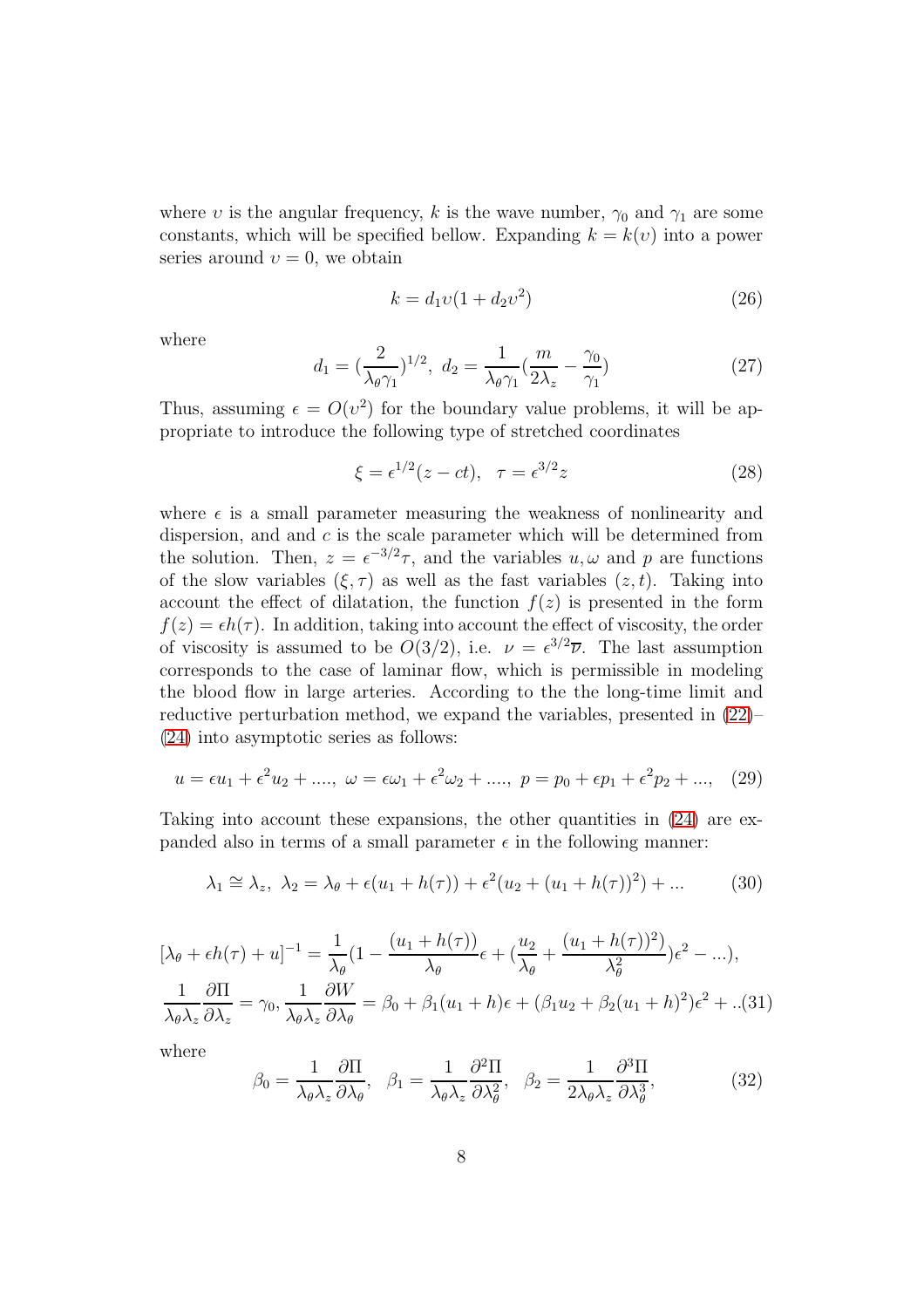Substituting  $(28)$ – $(31)$  into Eqs.  $(22)$ – $(24)$ , we obtain the following differential sets:

#### $O(\epsilon)$  equations

<span id="page-8-0"></span>
$$
-2c\frac{\partial u_1}{\partial \xi} + \lambda_\theta \frac{\partial \omega_1}{\partial \xi} = 0, \ -c\frac{\partial \omega_1}{\partial \xi} + \frac{\partial p_1}{\partial \xi} = 0, \ p_1 = \gamma_1 (u_1 + h(\tau)) \tag{33}
$$

O  $(\epsilon^2)$  equations

<span id="page-8-2"></span>
$$
-2c\frac{\partial u_2}{\partial \xi} + 2\omega_1 \frac{\partial u_1}{\partial \xi} + \lambda_\theta \frac{\partial \omega_2}{\partial \xi} + [u_1 + h] \frac{\partial \omega_1}{\partial \xi} + \lambda_\theta \frac{\partial \omega_1}{\partial \tau} = 0
$$

$$
-c\frac{\partial \omega_2}{\partial \xi} + \omega_1 \frac{\partial \omega_1}{\partial \xi} + \frac{\partial p_2}{\partial \xi} + \frac{\partial p_1}{\partial \tau} + \frac{8\overline{\nu}\omega_1}{\lambda_\theta^2} = 0
$$
(34)
$$
p_2 = \left(\frac{mc^2}{\lambda_\theta \lambda_z} - \gamma_0\right) \frac{\partial^2 u_1}{\partial \xi^2} + \gamma_1 u_2 + \gamma_2 u_1^2 + \gamma_3(\tau)u_1 + \gamma_4(\tau)
$$

where

$$
\gamma_1 = \beta_1 - \frac{\beta_0}{\lambda_\theta}, \ \gamma_2 = \beta_2 - \frac{\beta_1}{\lambda_\theta}, \ \gamma_3(\tau) = 2h(\tau)\gamma_2, \ \gamma_4(\tau) = h^2(\tau)\gamma_2 \tag{35}
$$

Solving Eqs [\(33\)](#page-8-0), we obtain

<span id="page-8-1"></span>
$$
u_1 = U(\xi, \tau), \quad \omega_1 = \frac{2c}{\lambda_{\theta}}U, \quad p_1 = \frac{2c^2}{\lambda_{\theta}}U + \gamma_1 h(\tau)
$$
 (36)

where  $U(\xi, \tau)$  is an unknown function whose governing equation shall be obtained below and  $c$  is the phase velocity in a long-wave approximation. Comparing the pressure terms  $p_1$  expressed by [\(33\)](#page-8-0) and [\(36\)](#page-8-1), in order to have a non-zero solution for  $U(\xi, \tau)$ , the condition  $\gamma_1 = 2c^2/\lambda_\theta$  must be hold. We introduce [\(36\)](#page-8-1) in [\(34\)](#page-8-2), and obtain

<span id="page-8-5"></span>
$$
-2c\frac{\partial u_2}{\partial \xi} + \frac{4c}{\lambda_\theta}U\frac{\partial U}{\partial \xi} + \lambda_\theta \frac{\partial \omega_2}{\partial \xi} + 2c\frac{\partial U}{\partial \tau} + \frac{2c}{\lambda_\theta}(U+h)\frac{\partial U}{\partial \xi} = 0 \tag{37}
$$

<span id="page-8-4"></span>
$$
-c\frac{\partial \omega_2}{\partial \xi} + \frac{4c^2}{\lambda_\theta^2} U \frac{\partial U}{\partial \xi} + \frac{2c^2}{\lambda_\theta} \frac{\partial U}{\partial \tau} + \gamma_1 h' + \frac{\partial p_2}{\partial \xi} + \frac{16c\overline{\nu}}{\lambda_\theta^3} U = 0 \tag{38}
$$

<span id="page-8-3"></span>
$$
p_2 = \left(\frac{mc^2}{\lambda_\theta \lambda z} - \gamma_0\right) \frac{\partial^2 U}{\partial \xi^2} + \gamma_1 u_2 + \gamma_2 U^2 + \gamma_3(\tau)U + \gamma_4(\tau) \tag{39}
$$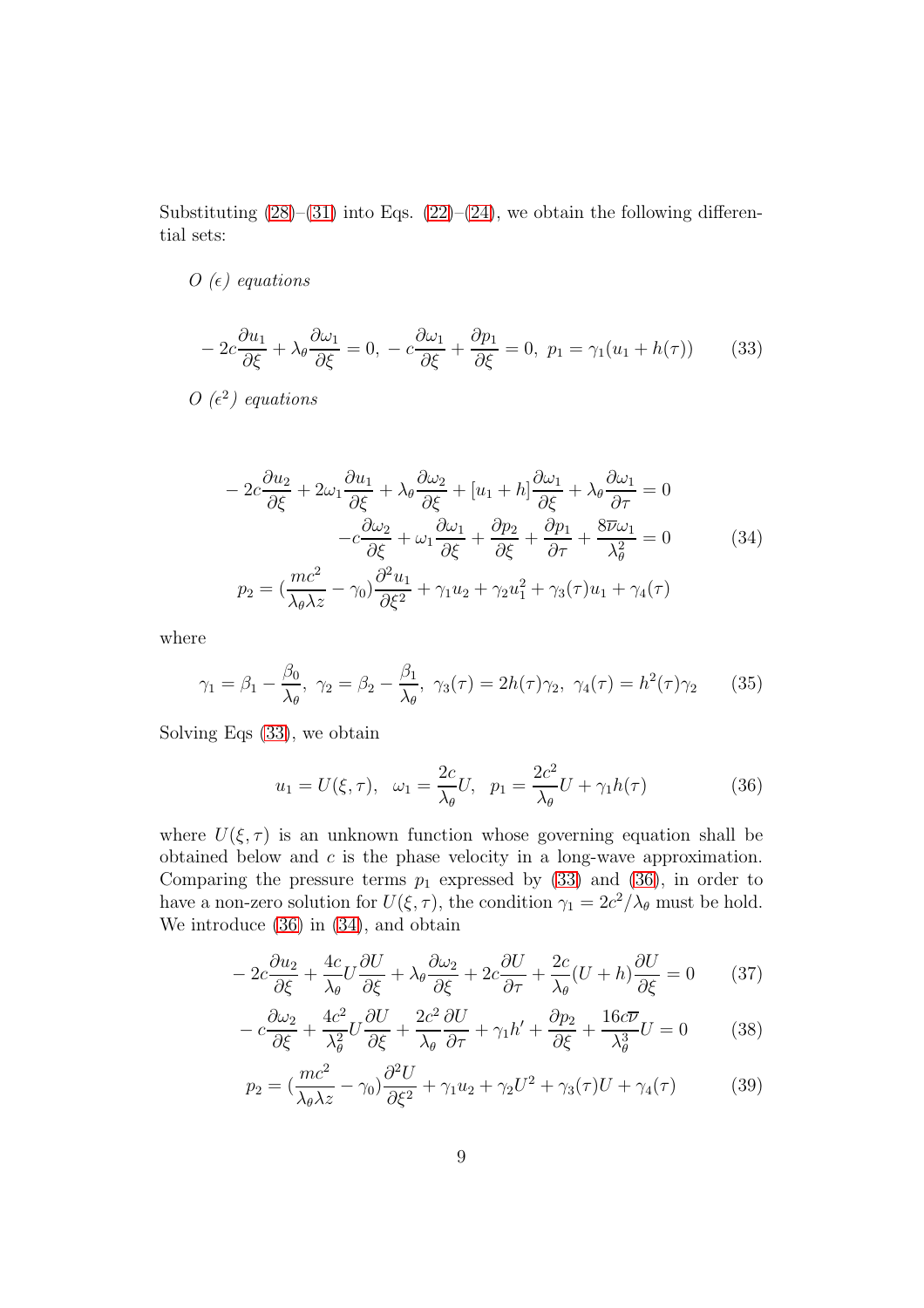By replacing [\(39\)](#page-8-3) into [\(38\)](#page-8-4), and eliminating  $\omega_2$  between [\(37\)](#page-8-5) and (38), we derive the evolution equation in a form:

<span id="page-9-0"></span>
$$
\frac{\partial U}{\partial \tau} + \mu_1 U \frac{\partial U}{\partial \xi} + \mu_2 \frac{\partial^3 U}{\partial \xi^3} + \mu_3 U + \mu_4(\tau) \frac{\partial U}{\partial \xi} + \mu(\tau) = 0 \tag{40}
$$

where

$$
\mu_1 = \frac{5}{2\lambda_\theta} + \frac{\gamma_2}{\gamma_1}, \ \mu_2 = \frac{m}{4\lambda_z} - \frac{\gamma_0}{2\gamma_1}, \ \mu_3 = \frac{4\overline{\nu}}{c\lambda_\theta^2}, \ \mu_4(\tau) = h(\tau)(\frac{1}{2\lambda_\theta} + \frac{\gamma_2}{\gamma_1}), \ \mu(\tau) = \frac{1}{2}h'(\tau) \tag{41}
$$

Finally, we have to objectify the idealized aneurysm shape. For an idealized abdominal aortic aneurysm (AAA),  $h(\tau) = \delta exp(\frac{-\tau^2}{2L^2})$ , where  $\delta$  is the aneurysm height, i.e.  $\delta = r_{max} - r_0$ , and L is the aneurysm length [\[30\]](#page-16-1). In order to normalize these geometric quantities, we non-dimensionalize  $\delta$  by the inlet radius (diameter). Then, the non-dimensional coefficient can be presented by  $\delta^{'} = DI - 1$ , where  $DI = 2r_{max}/2r_0 = D_{max}/D_0$  is a geometric measure of AAA, which is known as a diameter index or a dilatation index [\[34\]](#page-16-4),[\[35\]](#page-16-5). In the same manner, the aneurysm length is normalized by the maximum aneurysm diameter  $(D_{max})$ , i.e.  $SI = L/D_{max}$ , where SI is a ratio, which is known as a sacular index of AAA [\[34\]](#page-16-4), [\[35\]](#page-16-5). For AAAs,  $D_{max}$ varies from 3 cm to 8.5 cm, and L varies from 5 cm to 10 cm.

## 4 Analytical solution for the nonlinear evolution equation: Application of the modified method of simplest equation

In this section we shall derive a progressive wave solution for the variable coefficients evolution equation, presented by (40). For this purpose, firstly we reduce it to an equation with constant coefficients, following two basic steps.

Step I: Let us introduce  $U(\xi, \tau) = W(\xi, \tau) + \phi(\tau)$ , where the function  $\phi(\tau)$  is defined so that the new equation to be homogeneous, i.e.  $\mu(\tau) = 0$ . Then, we come from the linear equation  $\phi'(\tau) + \mu_3 \phi(\tau) = -\mu(\tau)$ , which has a general solution:

$$
\phi(\tau) = \exp\left(-\int \mu_3 d\tau\right)[C(\xi) - \int \mu(\tau) exp\left(\int \mu_3 d\tau\right) d\tau].
$$

At  $C(\xi) = 0$ , i.e.  $\phi(\tau) = \exp(-\mu_3 \tau) [-\int \mu(\tau) exp(\mu_3 \tau) d\tau]$  (at appropriate initial conditions) we make the substitution

$$
U(\xi,\tau) = W(\xi,\tau) - \exp(-\mu_3 \tau) \left[ \int \mu(\tau) \exp(\mu_3 \tau) d\tau \right],
$$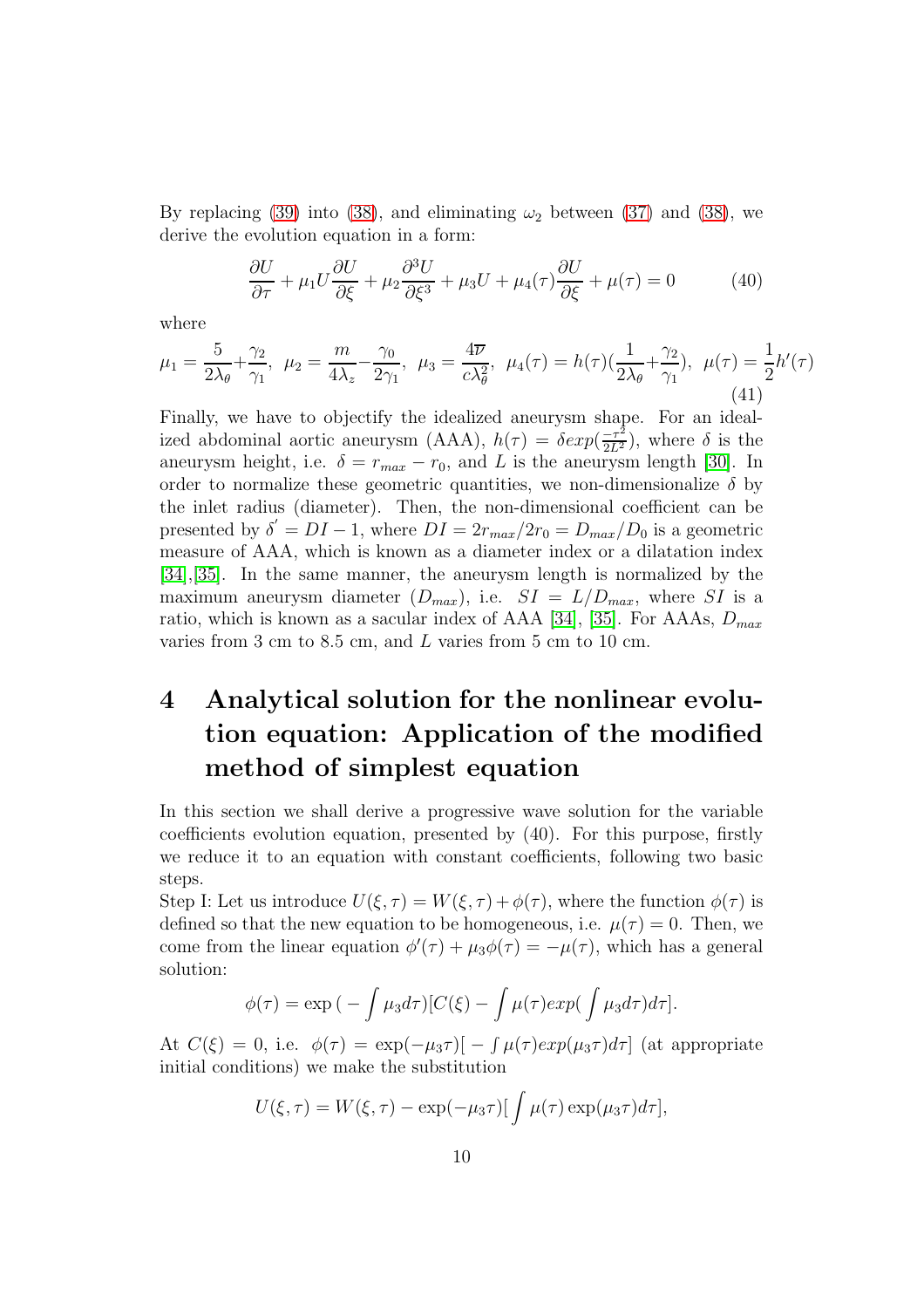and obtain the evolution equation in the form:

$$
\frac{\partial W}{\partial \tau} + \mu_1 W \frac{\partial W}{\partial \xi} + \mu_2 \frac{\partial^3 W}{\partial \xi^3} + \mu_3 W + \mu_4(\tau) \frac{\partial W}{\partial \xi} + \mu_1 \phi(\tau) \frac{\partial W}{\partial \xi} = 0.
$$
 (42)

Step II: Let us change the variables using substitution:

$$
\tau = \tau(t', x) = t', \xi = \xi(t', x) = x + \psi(t').
$$

We shall define the function  $\psi$ , so that the coefficient in front of  $\frac{\partial W}{\partial x}$  to be zero. Then we obtain the equation

$$
\frac{d\psi}{dt'} = \mu_1 \phi(t') - \mu_4(t'),\tag{43}
$$

which has a general solution:

$$
\psi = \int \{[exp(-\mu_3 \tau) \int \mu(\tau) exp(\mu_3 \tau) d\tau] - \mu_4(t)\} dt + C_1(x) \tag{44}
$$

At  $C_1(x) = 0$ , the evolution equation is reduced to the perturbed Kortewegde Vries equation:

$$
\frac{\partial W}{\partial t'} + \mu_1 W \frac{\partial W}{\partial x} + \mu_2 \frac{\partial^3 W}{\partial x^3} + \mu_3 W = 0 \tag{45}
$$

In the last equation  $\mu_1$  describes the nonlinearity,  $\mu_2$  the dispersion and  $\mu_3$ the dissipation. In principle, the perturbed Korteweg-de Vries equation is analytically unsolvable in the classical meaning. Thus, we shall consider the unperturbed Korteweg-de Vries equation, assuming that the dissipation is very small. When  $\mu_3 \approx 0$ , Eq. (44) is reduced to the generalized Kortewegde Vries equation, that is

<span id="page-10-0"></span>
$$
\frac{\partial W}{\partial t'} + \mu_1 W \frac{\partial W}{\partial x} + \mu_2 \frac{\partial^3 W}{\partial x^3} = 0
$$
\n(46)

Although the exact analytical solution of this equation is well-known, here, we shall present another analytical form of the KdV equation applying the modified method of simplest equation to [\(46\)](#page-10-0). Modified method of simplest equation is a version of the method of simplest equation [\[37,](#page-16-6) [38\]](#page-16-7). Modified method of simplest equation [\[39\]](#page-16-8)-[\[42\]](#page-17-0) was used for obtaining exact analytical solution of numerous nonlinear PDes [\[43\]](#page-17-1) - [\[48\]](#page-17-2). The short description of the modified method of simplest equation is as follows. First of all by means of an appropriate ansatz (for an example the traveling-wave ansatz) the solved of nonlinear partial differential equation for the unknown function  $u$  is reduced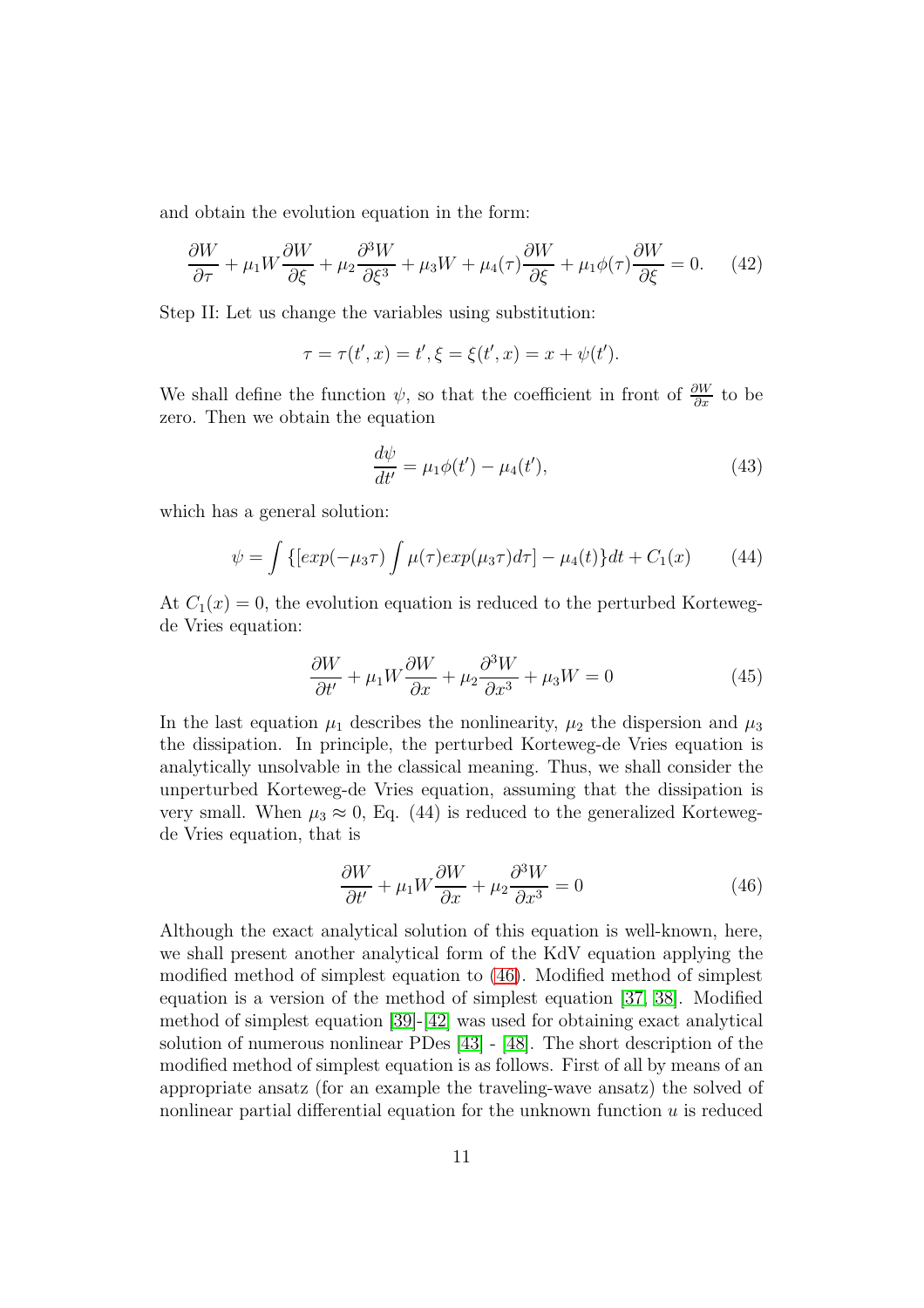to a nonlinear ordinary differential equation that includes  $\eta$  and its derivatives with respect to the traveling wave coordinate  $\zeta$ 

<span id="page-11-0"></span>
$$
P(\eta, \eta_{\zeta}, \eta_{\zeta\zeta}, \ldots) = 0 \tag{47}
$$

Then the finite-series solution

<span id="page-11-1"></span>
$$
\eta(\xi) = \sum_{\mu=-\nu}^{\nu_1} p_{\mu} [g(\zeta)]^{\mu} \tag{48}
$$

is substituted in [\(47\)](#page-11-0).  $p_{\mu}$  are coefficients and  $g(\zeta)$  is solution of simpler ordinary differential equation called simplest equation. Let the result of this substitution be a polynomial of  $g(\zeta)$ . Eq. [\(48\)](#page-11-1) is a solution of Eq.[\(47\)](#page-11-0) if all coefficients of the obtained polynomial of  $g(\zeta)$  are equal to 0. This condition leads to a system of nonlinear algebraic equations. Each nontrivial solution of the last system leads to a solution of the studied nonlinear partial differential equation.

We search for solution of (45) of kind  $W = W(\zeta) = \sum_{n=1}^{q}$  $\sum_{r=0}^{1} a_r g_{\zeta}^r$ , where  $\zeta =$  $x-vt'$ ,  $a_r$  is a parameter, and  $g(\zeta)$  is a solution of some ordinary differential equation, referred to as the simplest equation. The balance equation is  $q =$  $2m - 2$ . We assume that  $m = 3$ , i.e. the Abel equation of the first kind will play the role of simplest equation. Then

$$
W = a_0 + a_1g + a_2g^2 + a_3g_3 + a_4g^4 \tag{49}
$$

<span id="page-11-2"></span>
$$
\frac{dg}{d\zeta} = b_0 + b_1g + b_2g^2 + b_3g^3 \tag{50}
$$

The solution of the differential equation of Abel can be given in a general form by the special function introduced in [\[42\]](#page-17-0) as follows. The differential equation of Abel can be written as

$$
\left(\frac{dg}{d\zeta}\right)^2 = c_0 + c_1g + c_2g^2 + c_3g^3 + c_4g^4 + c_5g^5 + c_6g^6 \tag{51}
$$

where

$$
c_0 = b_0^2; \ c_1 = 2_0b_1; \ c_2 = 2b_0b_2 + b_1^2; \ c_3 = 2b_0b_3 + 2b_1b_2; \nc_4 = 2b_1b_3 + b_2^2; c_5 = 2b_2b_3g^5; \ c_6 = b_3^2
$$
\n(52)

and its solution is given by the special function  $V_{c_0,c_1,c_2,c_3,c_4,c_5,c_6}(\zeta;1,2,6)$ . In general the special function  $V_{c_0,c_1;\dots,c_m}(\zeta; k, l, m)$  is the solution of the ordinary differential equation

$$
\left(\frac{d^k g}{d\zeta^k}\right)^l = \sum_{j=0}^m c_j g^j \tag{53}
$$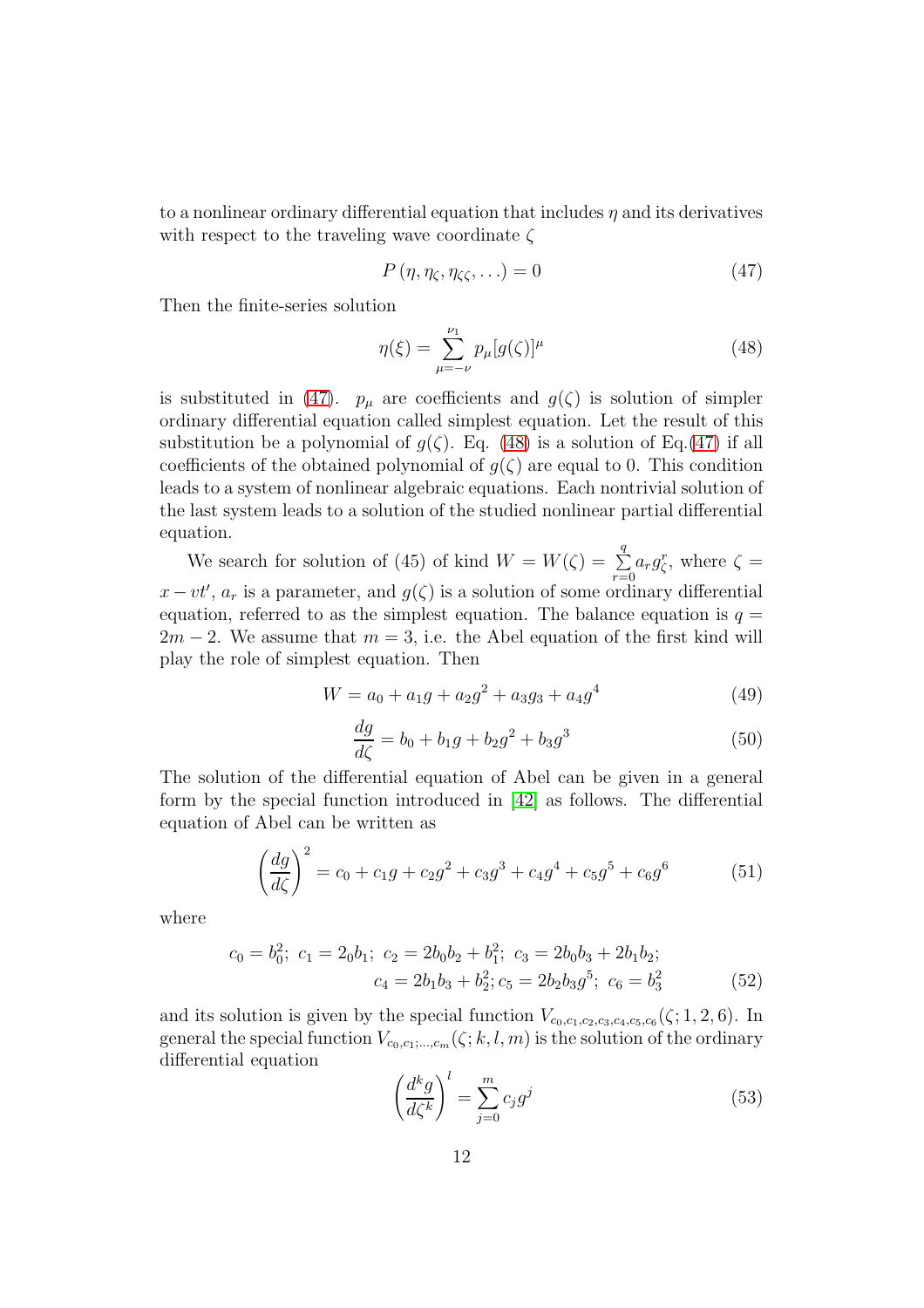Then the solution of the Eq.[\(50\)](#page-11-2) is

$$
g(\zeta) = V_{b_0^2, 2_0b_1, 2b_0b_2 + b_1^2, 2b_0b_3 + 2b_1b_2, 2b_1b_3 + b_2^2, 2b_2b_3g^5, b_3^2(\zeta; 1, 2, 6)
$$
 (54)

The relationships among the coefficients of the solution and the coefficients of the model are derived by solving a system of ten algebraic equations, and they are

$$
a_0 = -\frac{135vb_3^2 + 64b_2^2\mu_2(9b_1b_3 - 2b_2^2) - 216b_2^2\mu_2b_1b_3 + 540\mu_2b_1^2b_3^2 + 28\mu_2b_2^4}{135\mu_1b_3^2},
$$
  
\n
$$
a_1 = -\frac{32\mu_2[-b_2^3 + 2b_2(9b_1b_3 - 2b_2^2) + 27b_1b_2b_3]}{45\mu_1b_3},
$$
  
\n
$$
a_2 = -16\frac{\mu_2(b_2^2 + 3b_1b_3)}{\mu_1},
$$
  
\n
$$
a_3 = -64\frac{\mu_2b_2b_3}{\mu_1},
$$
  
\n
$$
a_4 = -48\frac{\mu_2b_3^2}{\mu_1},
$$
  
\n
$$
b_0 = \frac{b_2(9b_1b_3 - 2b_2^2)}{27b_3^2}
$$

where  $b_{1,2,3}$  are free parameters. Thus the solution of Eq.[\(46\)](#page-10-0) becomes

<span id="page-12-0"></span>
$$
W(\zeta) = -\frac{135vb_3^2 + 64b_2^2\mu_2(9b_1b_3 - 2b_2^2) - 216b_2^2\mu_2b_1b_3 + 540\mu_2b_1^2b_3^2 + 28\mu_2b_2^4}{135\mu_1b_3^2} - \frac{32\mu_2[-b_2^3 + 2b_2(9b_1b_3 - 2b_2^2) + 27b_1b_2b_3]}{45\mu_1b_3} V_{b_0^2,2ob_1,2b_0b_2+b_1^2,2b_0b_3+2b_1b_2,2b_1b_3+b_2^2,2b_2b_3g^5, b_3^2}(\zeta; 1, 2, 6) - \frac{\mu_2(b_2^2 + 3b_1b_3)}{\mu_1} V_{b_0^2,2ob_1,2b_0b_2+b_1^2,2b_0b_3+2b_1b_2,2b_1b_3+b_2^2,2b_2b_3g^5, b_3^2}(\zeta; 1, 2, 6) - \frac{\mu_2b_2b_3}{\mu_1} V_{b_0^2,2b_1,2b_0b_2+b_1^2,2b_0b_3+2b_1b_2,2b_1b_3+b_2^2,2b_2b_3g^5, b_3^2}(\zeta; 1, 2, 6) - \frac{4k_2b_3^2}{\mu_1} V_{b_0^2,2b_1,2b_0b_2+b_1^2,2b_0b_3+2b_1b_2,2b_1b_3+b_2^2,2b_2b_3g^5, b_3^2}(\zeta; 1, 2, 6) - \frac{48\mu_2b_3^2}{\mu_1} V_{b_0^2,2b_1,2b_0b_2+b_1^2,2b_0b_3+2b_1b_2,2b_1b_3+b_2^2,2b_2b_3g^5, b_3^2}(\zeta; 1, 2, 6) \tag{56}
$$

This solution can be expressed by elementary functions as  $b_0 = b_2(b_1 (2b_2^2/(9b_3))/(3b_3)$ . Then the solution of the Abel equation is

<span id="page-12-1"></span>
$$
g(\zeta) = V_{b_0^2, 2_0b_1, 2b_0b_2 + b_1^2, 2b_0b_3 + 2b_1b_2, 2b_1b_3 + b_2^2, 2b_2b_3g^5, b_3^2(\zeta; 1, 2, 6) = \frac{\exp\left[\left(b_1 - \frac{b_2^2}{3b_3}\right)\zeta\right]}{\sqrt{C - \frac{b_3}{\left(b_1 - \frac{b_2^2}{3b_3}\right)}\exp\left[2\left(b_1 - \frac{b_2}{3b_3}\right)\zeta\right]}} - \frac{b_2}{3b_3}
$$
(57)

and the solution [\(56\)](#page-12-0) becomes

$$
W(\zeta) = -\frac{135v b_3^2 + 64b_2^2 \mu_2 (9b_1 b_3 - 2b_2^2) - 216b_2^2 \mu_2 b_1 b_3 + 540 \mu_2 b_1^2 b_3^2 + 28 \mu_2 b_2^4}{135 \mu_1 b_3^2} -
$$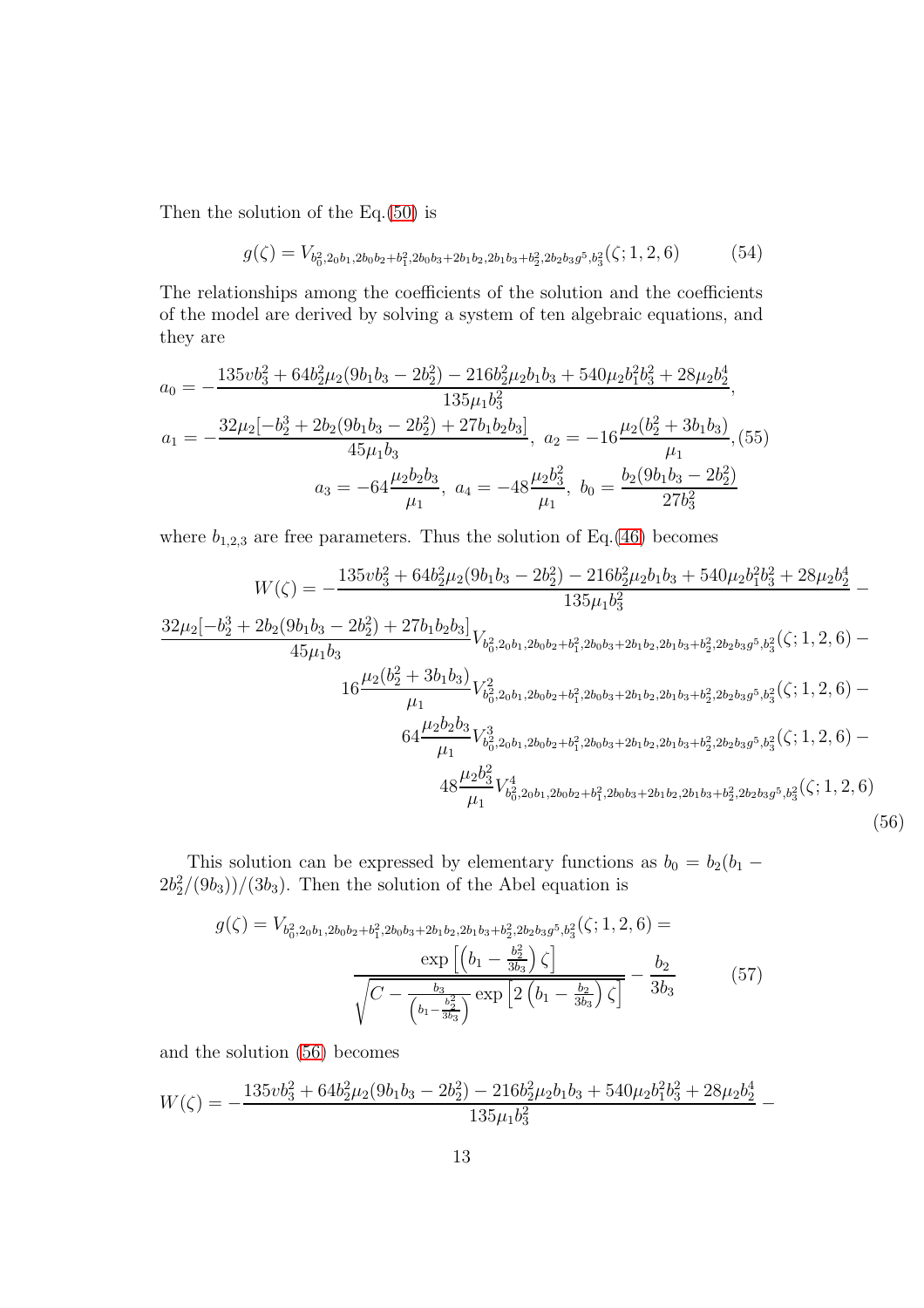$$
\frac{32\mu_2[-b_2^3 + 2b_2(9b_1b_3 - 2b_2^2) + 27b_1b_2b_3]}{45\mu_1b_3}g(\zeta) - 16\frac{\mu_2(b_2^2 + 3b_1b_3)}{\mu_1}g^2(\zeta) - 64\frac{\mu_2b_2b_3}{\mu_1}g^3(\zeta) - 48\frac{\mu_2b_3^2}{\mu_1}g^4(\zeta)
$$
\n(58)

where  $g(\zeta)$  is given by Eq.[\(57\)](#page-12-1). Returning to the primary consideration, the solution of [\(40\)](#page-9-0) takes the form:

<span id="page-13-1"></span>
$$
U = W(\zeta) - \int \mu(\tau) d\tau \tag{59}
$$

where

$$
\zeta = \xi - v\tau - \int \left[ \int \mu(\tau) d\tau - \mu_4(\tau) \right] d\tau \tag{60}
$$

We note, that Eq. [\(59\)](#page-13-1) represents the wave propagation in blood-filled arteries when  $\mu_3 \to 0$ , i.e. at vanishing viscosity. Such a behaviour is permissible for the blood near the walls of large arteries [\[18\]](#page-15-0). Then, the solution [\(59\)](#page-13-1) implies propagation of solitary waves, where the wave amplitude is a constant. When  $\mu_3$  is no zero, i.e. dissipation in the system exists, the wave amplitude will be variable with respect to the temporal variable  $\xi$  [\[49\]](#page-17-3). However, this case will be a subject of our further consideration.

### <span id="page-13-0"></span>References

- [1] Strogatz SH 2015. Nonlinear Dynamics and Chaos. Westview Press, Boulder, CO.
- [2] Hilborn RC. 2000. Chaos and Nonlinear Dynamics. Oxford University Press, New York.
- [3] Dimitrova ZI, Vitanov NK. 2000 Influence of adaptation on the nonlinear dynamics of a system of competing populations. Physics Letters A 272, 368 – 380
- [4] Dimitrova ZI, Vitanov NK. 2001 Dynamical consequences of adaptation of the growth rates in a system of three competing populations. Journal of Physics A: Mathematical and General 34, 7459 – 7473.
- [5] Dimitrova ZI, Vitanov NK. 2001 Adaptation and its impact on the dynamics of a system of three competing populations. Physica A 300, 91 – 115.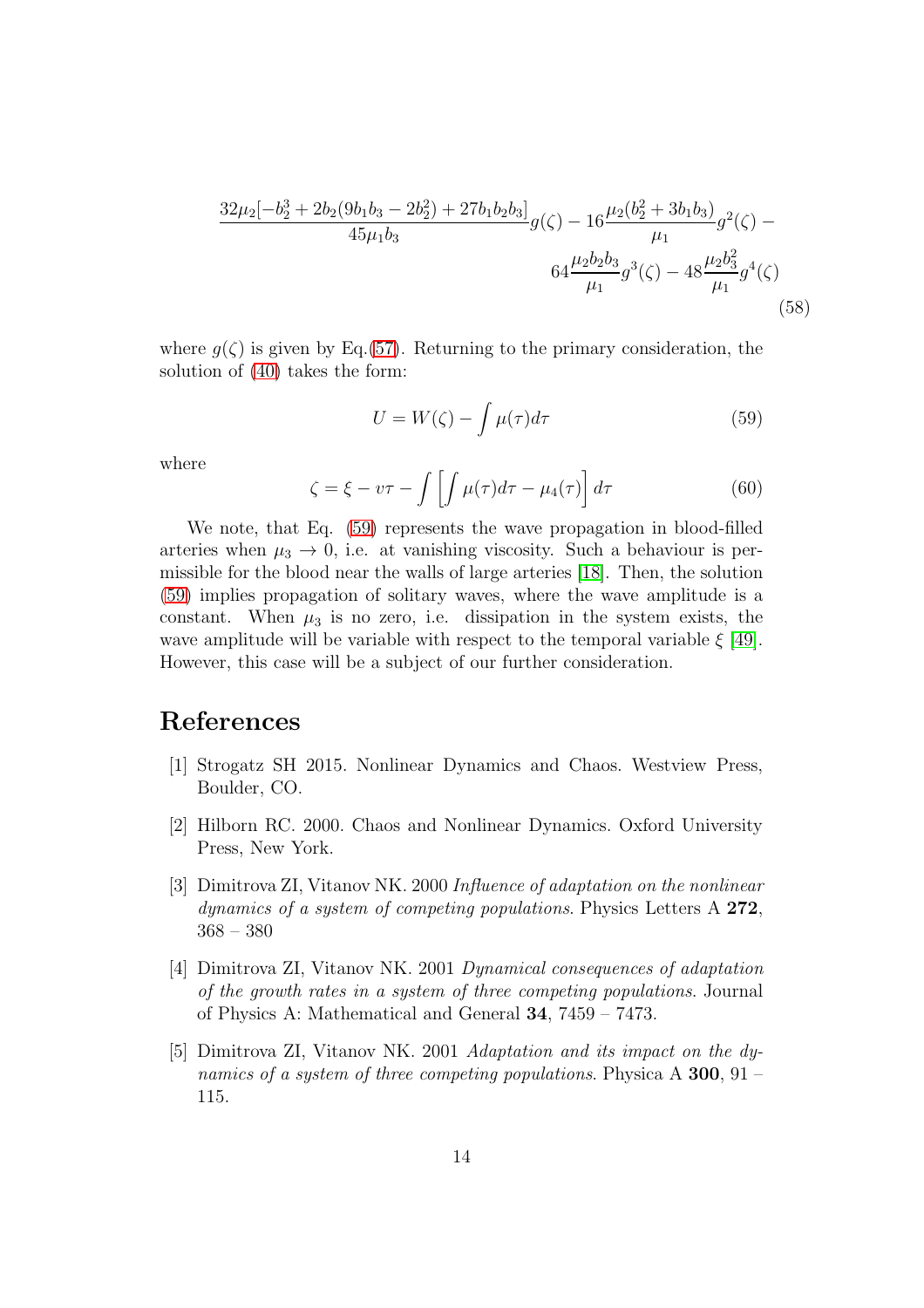- [6] Boeck T, Vitanov NK. 2003 Low-dimensional chaos in zero-Prandtlnumber Benard2013Marangoni convection. Physical Review E  $65$ , 037203.
- [7] Dimitrova ZI, Vitanov NK. 2004 Chaotic pairwise competition 66, 1 12.
- [8] Sakai K., Managi S., Vitanov NK, Demura K. 2007 Transition of chaotic motion to a limit cycle by intervention of economic policy: an empirical analysis in agriculture Nonlinear dynamics, psychology, and life sciences 11 , 253–265.
- [9] Vitanov NK, Sakai K., Jordanov IP., Managi S., Demura K. 2007 Analysis of a Japan government intervention on the domestic agriculture market. Physica A 382, 330 – 335.
- [10] Panchev S., Spassova T., Vitanov NK. 2007 Analytical and numerical investigation of two families of Lorenz-like dynamical systems. Chaos, Solitons & Fractals 33,  $1658 - 1671$ .
- [11] Vitanov NK, Skai K., Dimitrova ZI. 2008 SSA, PCA, TDPSC, ACFA: Useful combination of methods for analysis of short and nonstationary time series Chaos, Solitons & Fractals 37, 187 – 202.
- [12] Vitanov NK, Dimitrova ZI, Ausloos M. 2010 Verhulst-Lotka-Volterra (VLV) model of ideological struggle Physica A  $389, 4970 - 4980$ .
- [13] Vitanov NK, Ausloos M., Rotundo G. 2012 Discrete model of ideological struggle accounting for migration. Advances in Complex Systems 15 (supp01) 1250049.
- <span id="page-14-0"></span>[14] Vitanov NK 2016. Science Dynamics and Research Production: Indicators, Indexes, Statistical Laws and Mathematical Models. Springer International.
- <span id="page-14-1"></span>[15] Demiray H. 1998 Nonlinear waves in a thick-walled viscoelastic tube filled with an inviscid fluid. International Journal of Engineering Science 36, 345–357.
- <span id="page-14-2"></span>[16] Demiray H. 1999 Propagation of weakly nonlinear waves in fluid-filled thick viscoelastic tubes. Applied Mathematical Modelling 23, 779–798.
- <span id="page-14-3"></span>[17] Demiray H., Dost S. 1998 Solitary waves in a thick walled elastic tube. Applied Mathematical Modelling 22, 583–599.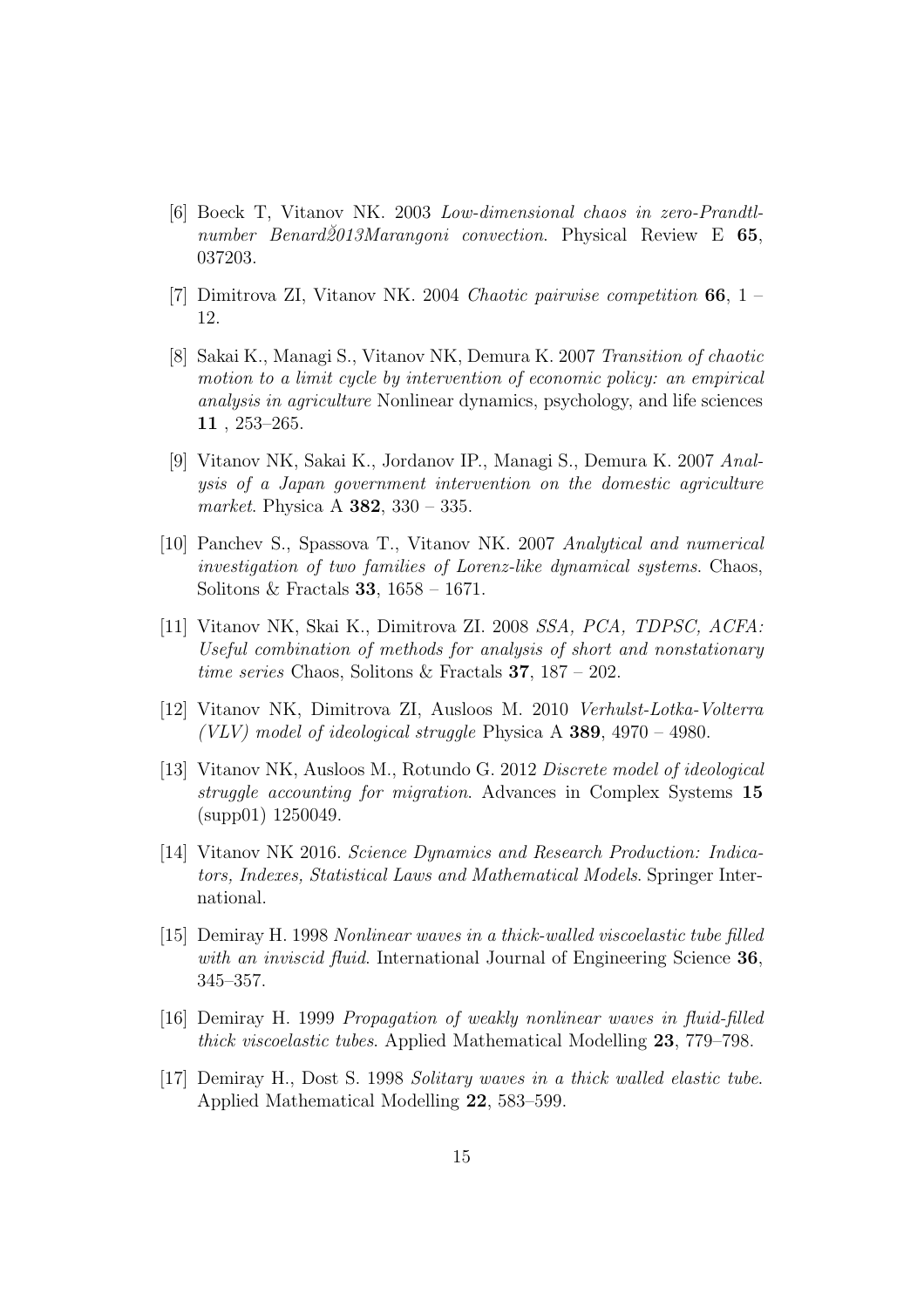- <span id="page-15-0"></span>[18] Demiray H. 2002 Weakly Nonlinear Waves in Elastic Tubes Filled With a Layered Fluid. International Journal of Nonlinear Sciences and Numerical Simulation 3, 89-98.
- [19] Elgarayhi A., El-Shewy EK, Mahmoud AA, Elhakem AA. 2013 Propagation of Nonlinear Pressure Waves in Blood. Hindawi Publishing Corporation, ISRN Computational Biology Volume 2013, Article ID 436267.
- <span id="page-15-1"></span>[20] Abulwafa EM, El-Shewy EK, Mahmoud AA. 2016 Time-fractional effect on pressure waves propagating through a fluid filled circular long elastic tube. Egyptian journal of basic and applied sciences 3, 3543.
- <span id="page-15-2"></span>[21] Demiray H. 2005 On some nonlinear waves in fluid-filled viscoelastic tubes: weakly dispersive case. Communications in Nonlinear Science and Numerical Simulation 10, 425–440.
- <span id="page-15-4"></span><span id="page-15-3"></span>[22] Shan-Yuan Z. and Tao Z. 2010 Nonlinear waves in a uid-lled thin viscoelastic tube. Chin. Phys. B 19, 110302-7.
- [23] Tay KG. 2006 Forced Korteweg-de Vries equation in an elastic tube filled with an inviscid fluid. International Journal of Engineering Science 44, 621–632.
- <span id="page-15-5"></span>[24] Tay KG, Ong CT. and Mohamad MN 2007 Forced perturbed Korteweg-de Vries equation in an elastic tube filled with a viscous fluid. International Journal of Engineering Science 45, 339–349.
- <span id="page-15-6"></span>[25] Tay KG, Demiray H. 2008 Forced Korteweg-de VriesBurgers equation in an elastic tube filled with a variable viscosity fluid. Chaos, Solitons & Fractals 38, 1134-1145.
- <span id="page-15-7"></span>[26] Demiray H. 2008 Non-linear waves in a fluid-filled inhomogeneous elastic tube with variable radius. International Journal of Non-Linear Mechanics 43, 241–245.
- <span id="page-15-8"></span>[27] Dimitrova ZI. 2015 Numerical investigation of nonlinear waves connected to blood flow in an elastic tube of variable radius. Journal of Theoretical and Applied Mechanics 45, 79–92.
- <span id="page-15-9"></span>[28] Patel PJ, Greenfield JC, Fry DL. 1964 In vivo pressure length radius relationship in certain blood vessels in man and dog, in: E.O. Attinger (Ed.), Pulsatile Blood Flow, McGraw-Hill, New York, p. 277.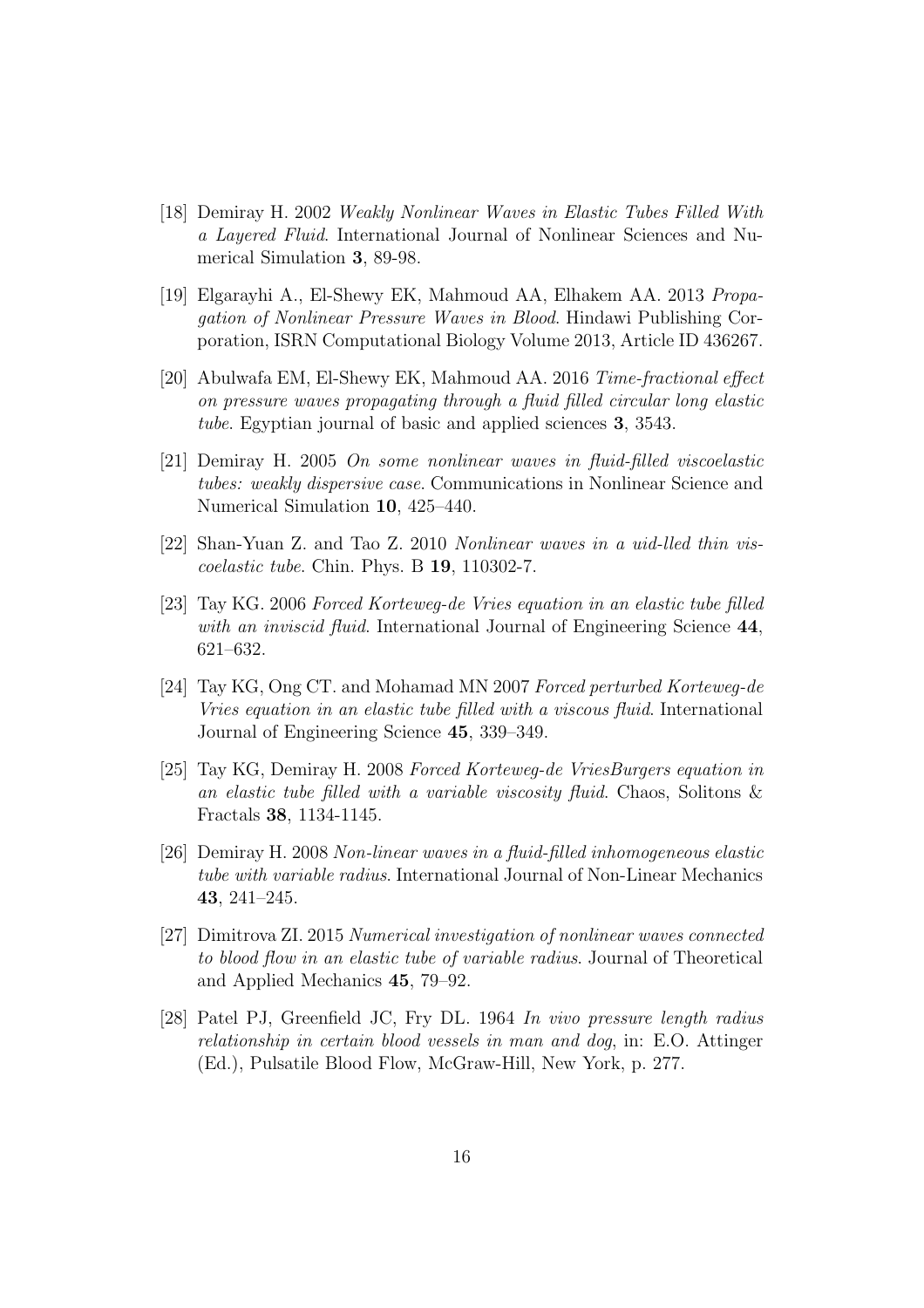- <span id="page-16-0"></span>[29] Elger DF, Blackketter DM, Budwig RS, Johansen KH. 1996 The influence of shape on the stresses in model abdominal aortic aneurysms. J Biomech Eng. 118, 326-332.
- <span id="page-16-1"></span>[30] Gopalakrishnan SS, Benot P, Biesheuvel A. 2014 Dynamics of pulsatile flow through model abdominal aortic aneurysms. J. Fluid Mech. 758, 150–179.
- <span id="page-16-2"></span>[31] Fung Y. 1993. Biomechanics: Mechanical Properties of Living Tissues. New York, Springer.
- <span id="page-16-3"></span>[32] Prandtl L, Tietjens OG 1957 Applied Hydro- and Aeromechanics. Dover, New York.
- <span id="page-16-4"></span>[33] Jeffrey A, Kawahara T. 1981 Asymptotic methods in nonlinear wave theory. Pitman, Boston.
- [34] Raut SS, Chandra S, Shum J, Finol EA. 2013 The role of geometric and biomechanical factors in abdominal aortic aneurysm rupture risk assessment. Ann Biomed Eng. 41, 1459-1477.
- <span id="page-16-5"></span>[35] Kleinstreuer C, Li Z. 2006 Analysis and computer program for rupturerisk prediction of abdominal aortic aneurysms. Biomed Eng Online. 2006 Mar 10, 5–19.
- [36] Avril S, Badel P, Duprey A. 2010 Anisotropic and hyperelastic identification of in vitro human arteries from full-field optical measurements. J Biomech 43, 2978-2985.
- <span id="page-16-6"></span>[37] Kudryashov NA. 2005 Simplest equation method to look for exact solutions of nonlinear differential equations. Chaos, Solitons & Fractals 24, 1217 - 1231.
- <span id="page-16-7"></span>[38] Kudryashov NA, Loguinova NB 2008 Extended simplest equation method for nonlinear differential equations. Applied Mathematics and Computations 205, 396 - 402.
- <span id="page-16-8"></span>[39] Vitanov NK, Dimitrova ZI, Kantz H. 2010 Modified method of simplest equation and its application to nonlinear PDEs. Applied Mathematics and Computation 216, 2587 - 2595
- [40] Vitanov NK. 2011 Modified method of simplest equation: Powerful tool for obtaining exact and approximate traveling-wave solutions of nonlinear PDEs. Communications in Nonlinear Science and Numerical Simulations 16, 1176 - 1185.